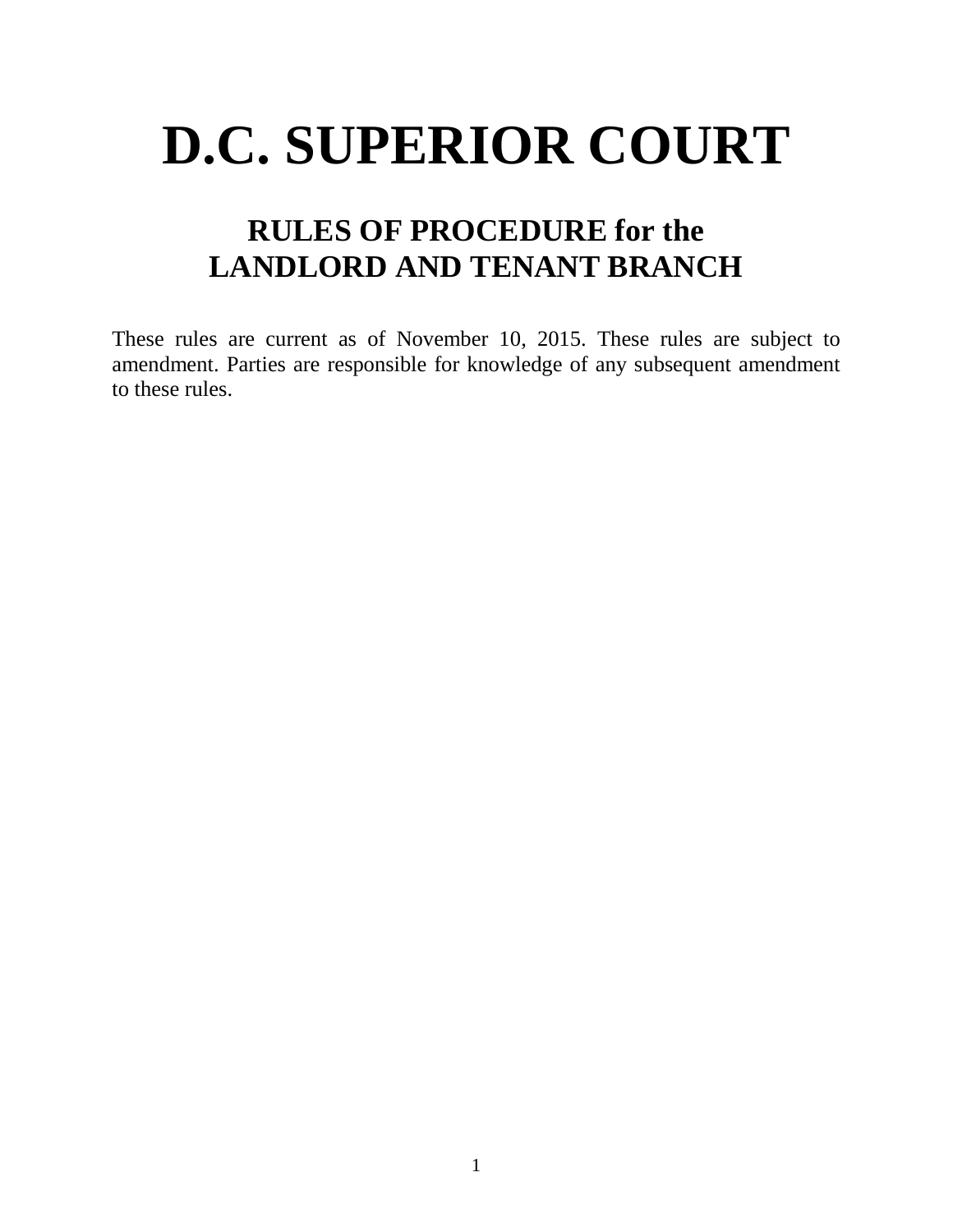# **Rule 1. Scope of Rules.**

These Rules govern the procedure in summary proceedings for possession brought in this Court pursuant to D.C. Code § § 45-1409 [§ 42-3209, 2001 Ed.] and 16-1501 et seq. (1981). When any case so brought is certified to the Civil Division pursuant to SCR LT 6, such case shall be scheduled for trial on an expedited basis and shall remain subject to these Landlord and Tenant Rules except as provided for in SCR LT 13-I. When any case so brought is certified to the Civil Division pursuant to SCR LT 5(c), it shall be subject in all respects to the Superior Court Rules of Civil Procedure.

These Rules may be known as Superior Court Rules of Civil Procedure for the Landlord and Tenant Branch and may be cited as Superior Court Rules -- Landlord and Tenant or SCR-LT. They shall be construed to secure the just, speedy, and inexpensive determination of every action.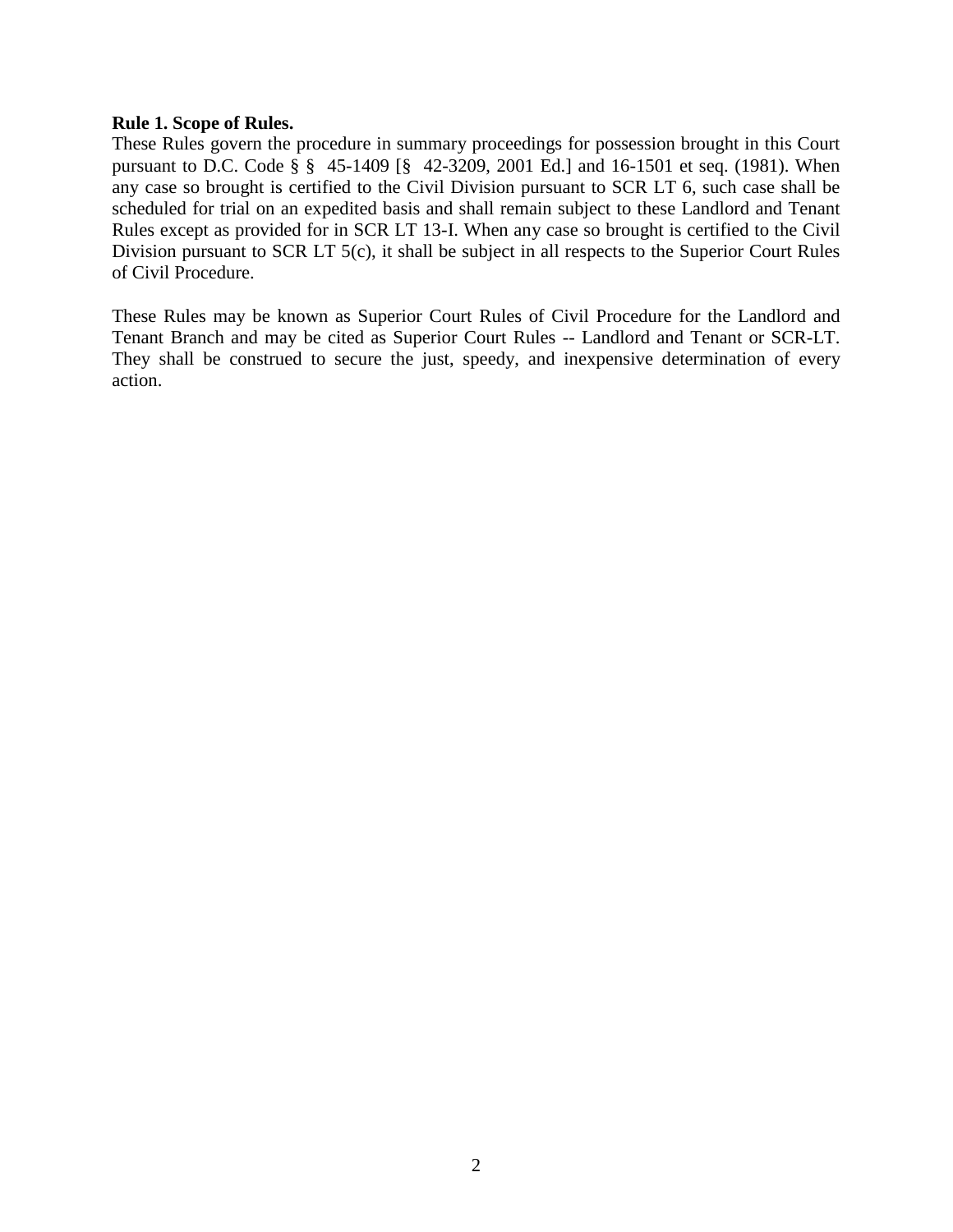# **Rule 2. Applicability of certain Superior Court Rules of Civil Procedure.**

The following Superior Court Rules of Civil Procedure are applicable to proceedings in the Landlord and Tenant Branch of the Court, except where inconsistent with the provisions of the Landlord and Tenant Rules or the summary nature of proceedings in this Branch:

Rules 5, 6, 8, 9, 10, 11, 12(b)-(h), 12-I(k), 15, 16 (exclusive of 16-I), 17, 19, 20, 21, 22, 23, 23.2, 24, 25, 38, 39, 40-I, 41, 42, 43, 44, 44.1, 45, 46, 47, 48, 49, 50, 51, 52, 53, 54, 55, 56, 57, 58, 59, 60, 61, 63, 64, 65, 65.1, 66, 67, 68 (exclusive of 68-I), 69, 70, 71, 73, 77 (exclusive of 77-I, 77- II), 79, 80, 82, 83-I, 84, 86, 101, 102, 103, 201, 202, and 203.

The following Superior Court Rules shall apply if the Court, pursuant to Landlord and Tenant Rule 10, permits discovery: SCR Civil 26, 28, 29, 30, 31, 32, 33, 34, 36 and 37. Any Civil Rule not listed herein shall not apply to any case filed in this Branch of the Court.

# COMMENT

Any reference herein to a particular rule, as for example, "Rule 5," comprehends both the original rule and any addenda thereto, e.g., "Rule 5-I."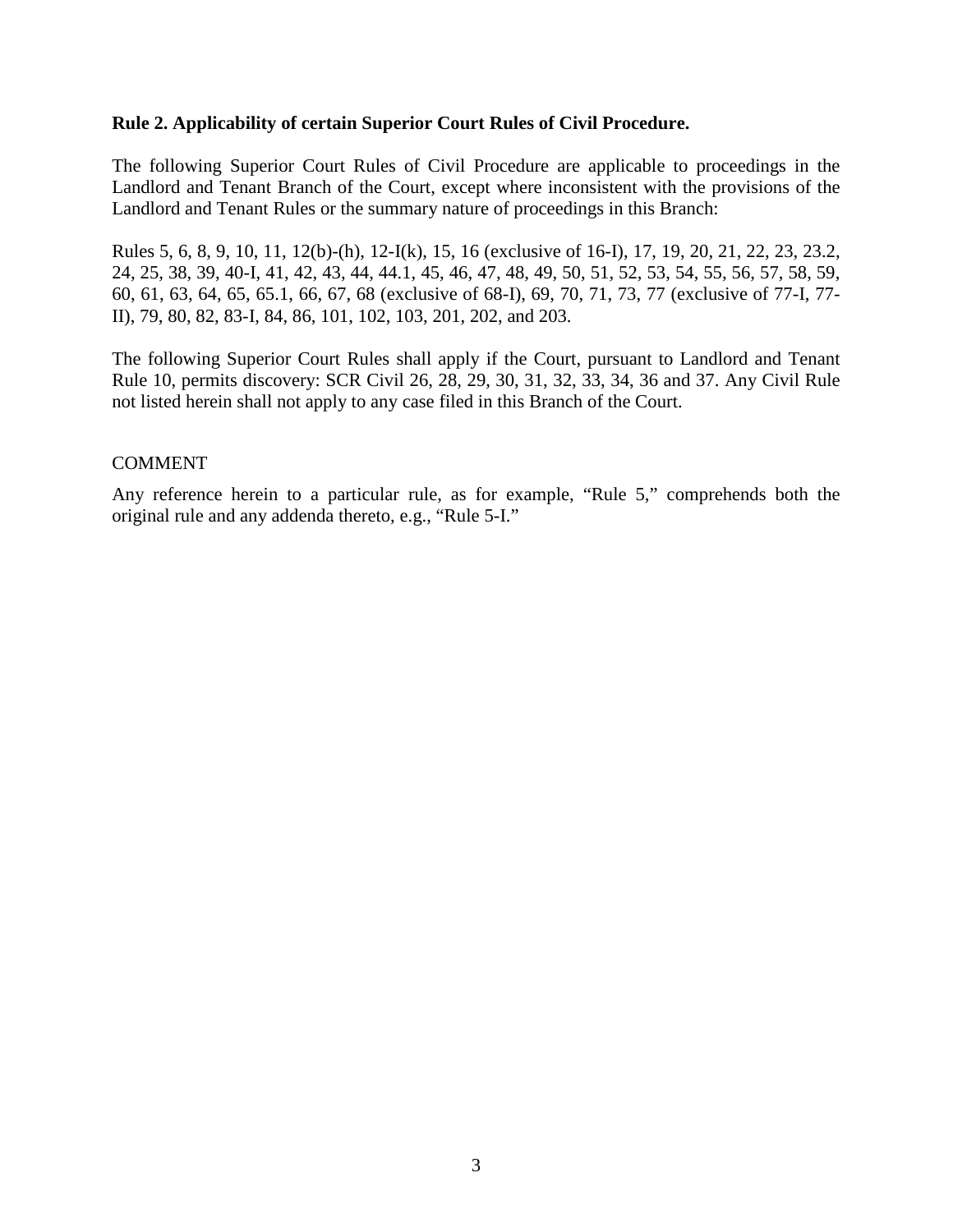#### **Rule 3. Commencement of action.**

(a) *In general*. A Landlord and Tenant action shall be commenced by delivering to the Clerk a verified Complaint for Possession of Real Property completed on one of the following Landlord and Tenant forms: Form 1A (Nonpayment of Rent – Residential Property), Form 1B (Violation of Obligations of Tenancy or Other Grounds for Eviction – Residential Property), Form 1C (Nonpayment of Rent and Other Grounds for Eviction – Residential Property), or Form 1D (Commercial Property). Along with the complaint, the plaintiff also shall deliver to the Clerk a prepared Form 1S (Summons to Appear in Court and Notice of Hearing), which shall be accompanied by information for litigants, as determined by administrative orders issued by the Chief Judge. The plaintiff shall provide the Clerk with the original complaint and summons and with a copy of the complaint and summons for each defendant named in the complaint.

 (b) *Claims*. In addition to a claim for possession of real property, an original or amended complaint in one of the forms set out in section (a) may include a claim for the recovery of personal property located in the premises and belonging to the plaintiff. The complaint also may include a claim for a money judgment based on rent in arrears, provided that no money judgment shall be rendered against the defendant unless he has been personally served or unless he asserts a counterclaim or a defense of recoupment or setoff. If the defendant fails to appear, the verification set out in these Rules shall entitle the plaintiff to a judgment by default in accordance with Rule 14.

# COMMENT

D. C. Code § 16-1501 requires that a complaint for possession be made "under oath verified by the person aggrieved by the detention, or by his agent or attorney having knowledge of the facts." Therefore, although SCR-Civ. 9-I is incorporated into the Landlord and Tenant Rules, a complaint for possession must be verified under oath before a notary public or other person authorized by law to administer an oath and may not be based on an unsworn declaration. *See* SCR-Civ. 9-I(e).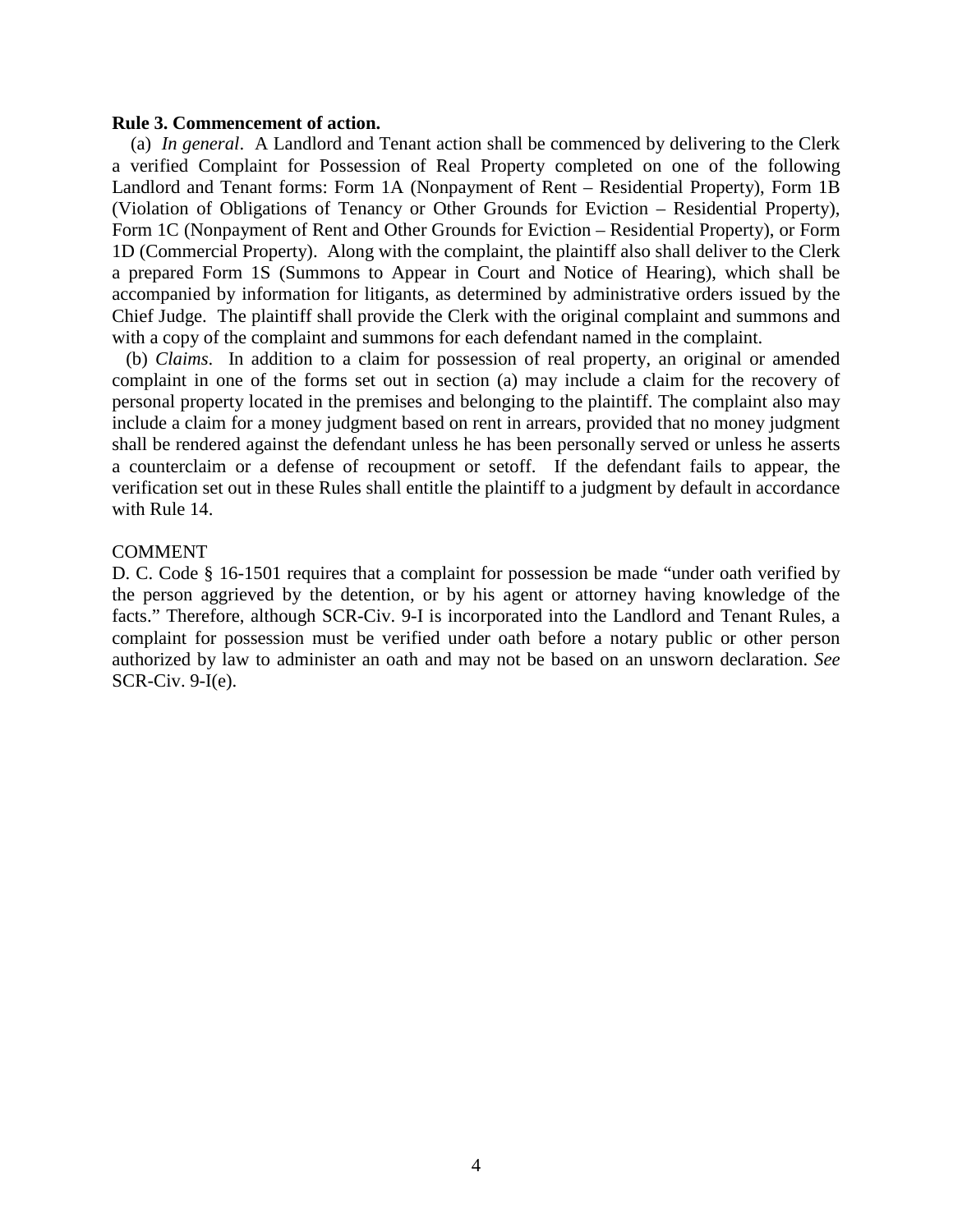#### **Rule 3-I. Properties Subject to Court-Ordered Receiverships.**

(a) *Owners and owner's agents*. No owner or owner's agent may file a complaint for possession of real property based, in whole or in part, on nonpayment of rent if the property is subject to a court-ordered receivership pursuant to D.C. Code § § 34-1300 et seq., *42-3301* et seq., or *42-3651.01* et seq. (2001), unless authorized by court order in the receivership action. A copy of any such order authorizing the filing of a complaint for possession of real property based, in whole or in part, on nonpayment of rent shall be attached as an exhibit to the complaint.

(b) *Receivers*. A receiver may file a complaint seeking to recover possession of real property that is the subject of a court-ordered receivership pursuant to *D.C. Code § 42-3301* et seq. or § 34-2300 et seq. (2001). In any case brought by a receiver, a copy of the receivership order shall be attached as an exhibit to the complaint. Unless the receiver files along with the complaint a sworn statement signed by the owner reflecting the owner's consent to be joined as a party plaintiff, the receiver shall file a motion, along with the complaint, for leave to join the owner as a party defendant under SCR-Civ. 19(a). The receiver shall serve the complaint and the motion for joinder upon the owner in any manner permitted by SCR-Civ. 4 at least seven days, not counting Sundays and legal holidays, in advance of the initial hearing. At least five days, not counting Saturdays, Sundays, and legal holidays, in advance of the initial hearing, the receiver shall demonstrate proof of such service by filing an affidavit naming the person(s) served and establishing the manner of service and the date(s) on which service was affected. Upon a judicial determination at the initial hearing that the owner may be joined under SCR-Civ. 19(a) and the receiver has affected service of process upon the owner, the owner shall be realigned as a party plaintiff. The complaint shall be dismissed without prejudice at the initial hearing if the judicial officer determines that the receiver has not effected service of process upon the owner or that the owner may not properly be joined under SCR-Civ. 19(a).

(c) *Complaints that do not involve a claim of nonpayment of rent*. Unless prohibited by the receivership order, an owner or owner's agent may file a complaint for possession of property subject to a court-ordered receivership, under D.C. Code § 34-2300 et seq., § 42-3301 et seq., or § 42-3651.01 et seq. (2001), that is not based, in whole or in part, on the nonpayment of rent. The owner or owner's agent shall attach a copy of the receivership order as an exhibit to any such complaint. At least fourteen calendar days before the initial hearing, the owner or owner's agent shall file a certificate of service certifying that a file-stamped copy of the complaint has been sent by first-class mail to the receiver at the most recent address on file with the Clerk in the receivership action. In an action brought by an owner or owner's agent in which the complaint is not based, in whole or in part, on the nonpayment of rent, the court may not enter a protective order unless the receiver has been joined as a party under SCR-Civ. 19(a) and served with process as required by section (b) of this rule. No monies paid into the court registry pursuant to a protective order may be released except in a manner consistent with the court's orders in the receivership action.

(d) *Service of process*. Nothing in this rule relieves a plaintiff's obligation to serve a tenant or occupant with process in accordance with Landlord and Tenant Rule 4.

(e) *Sanctions*. Any party who files a complaint in violation of this rule, shall be subject to such sanctions as are just, including among others, reimbursement of the other parties' expenses, payment of reasonable attorneys' fees and/or dismissal of the complaint. In lieu of these sanctions or in addition thereto, a violation of a court order issued pursuant to this rule or in connection with the receivership may result in an order treating such a violation as a contempt of court.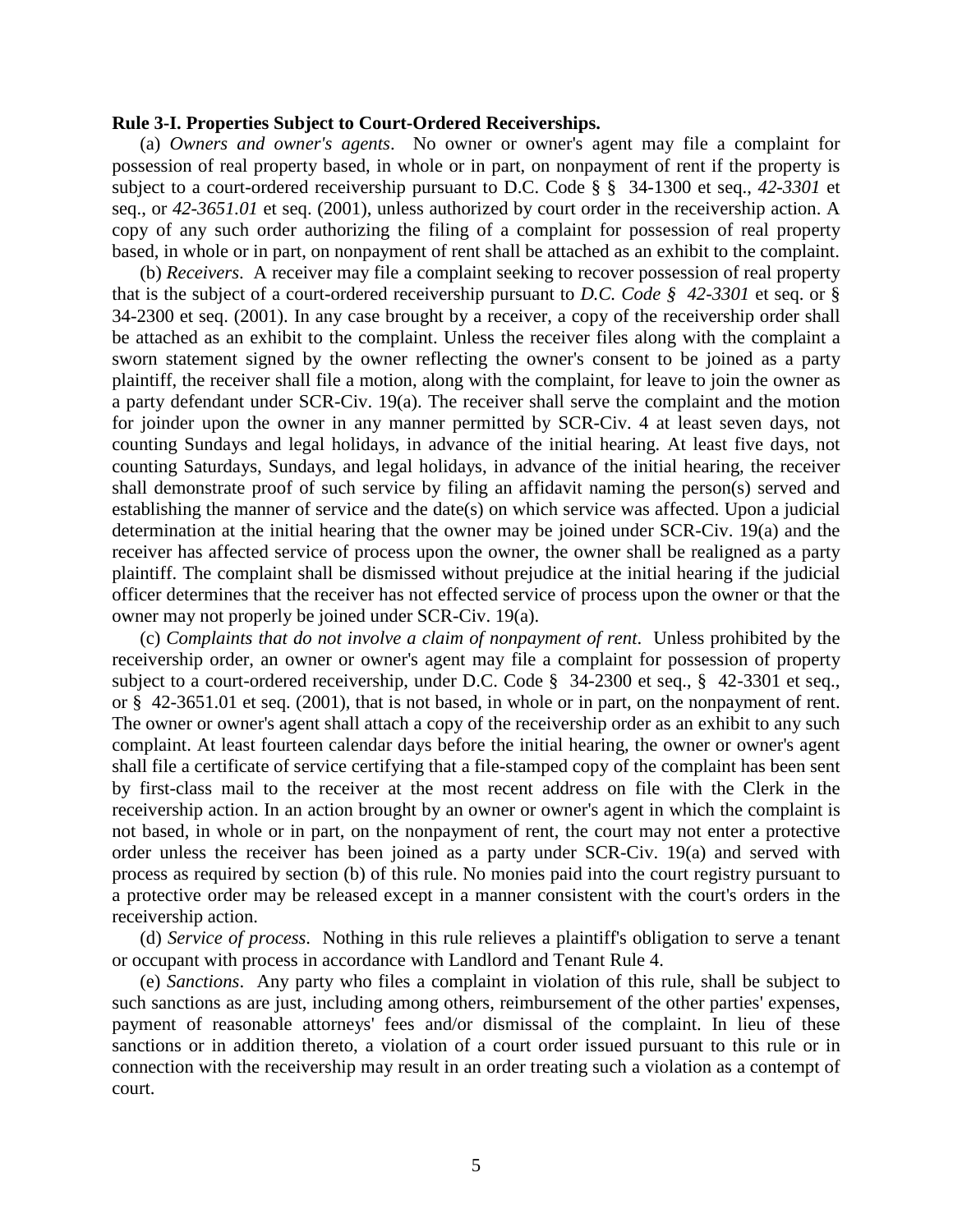# COMMENT

Generally, when a property is subject to a court-ordered receivership under one of the statutory provisions cited in the rule, neither the owner nor the owner's agent is permitted to collect rent from a tenant or to maintain an action for possession of the property based upon a tenant's alleged nonpayment of rent. The owner is a necessary party, however, in the event that the receiver brings a complaint for possession of the property, *Shannon & Luchs Co. v. Jeter*, 469 A.2d 812 (D.C. 1983). To join an owner who will not join voluntarily, the federal counterpart of SCR-Civ. 19 requires that the owner be served with process, joined as a defendant, and realigned as a plaintiff. *JTG of Nashville, Inc. v. Rhythm Band, Inc*., 693 F.Supp. 623, 628 (M.D. Tenn. 1988). *See also Raskauskas v. Temple Realty Co*., 589 A.2d 17, 20 n. 2, 21-22 (D.C. 1991). Tenant receiverships are not included in section (b) because the reasoning in *Jeter* is inapplicable in tenant receiverships in which the receiver has the right to demand possession of the property. D. C. Code § 42-3651.06(a)(1) (2001).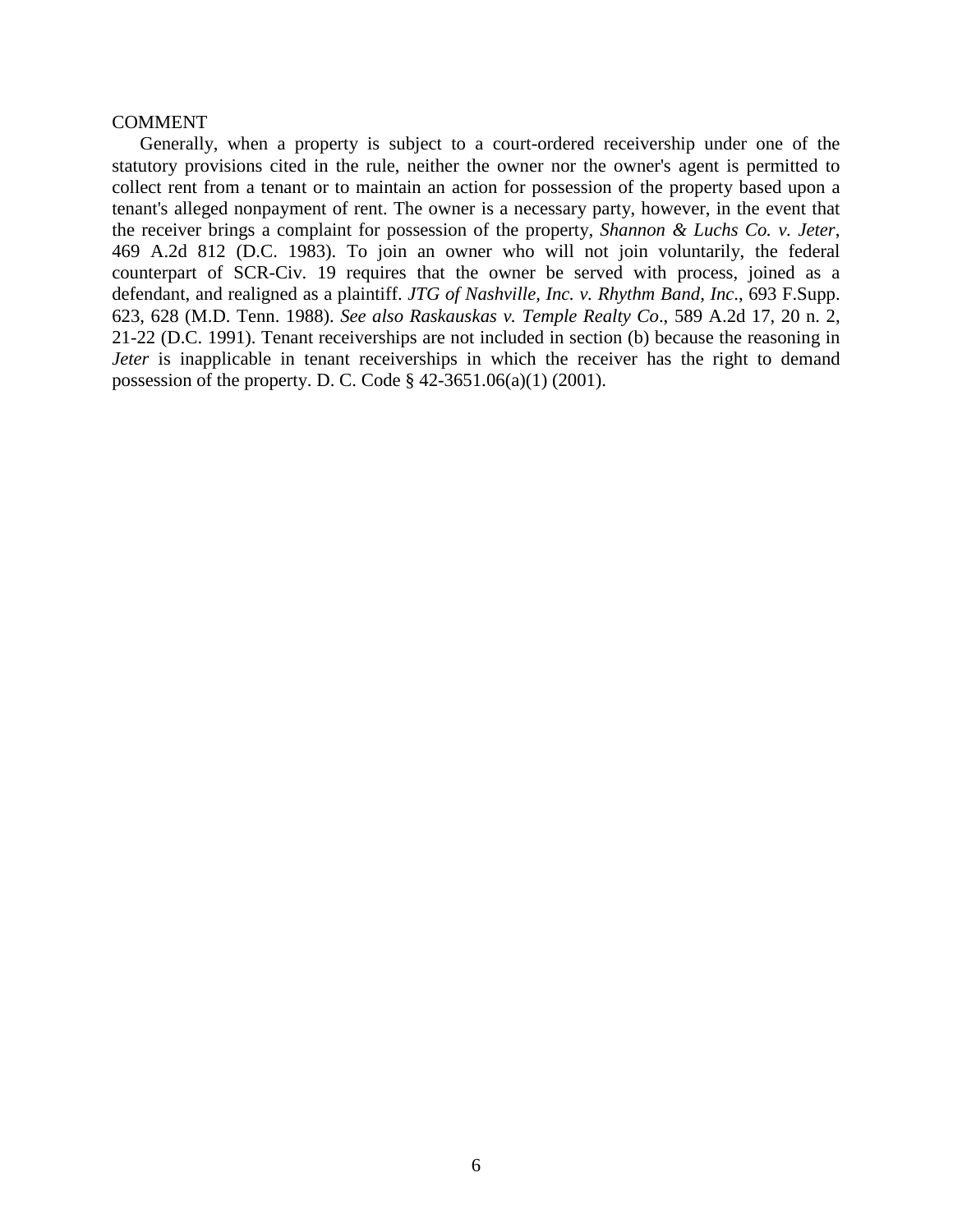#### **Rule 4. Process.**

Service of process shall be made in compliance with D.C. Code § 16-1502 (1981) by any competent person not less than 18 years of age who is not a party to the suit.

If service of process is made by posting pursuant to D.C. Code § 16-1502 (1981), the plaintiff or the plaintiff's agent shall send to the defendant, by first class mail, a copy of the summons and complaint at the address named in the complaint within 3 calendar days of the date of the posting. Proof of the mailing of such notice shall be on a form prescribed by the Court and certified by an attorney or sworn to by a special process server.

The return of service of the complaint shall be made under oath and shall be in the format set forth in SCR-LT Form 3 which is incorporated herein by reference. Proof of compliance with the mailing of the summons to the defendant within 3 calendar days of posting under *D.C. Code § 16-1502* (1981) may be made on SCR-LT Form 3. Costs in excess of \$ 8.50 for service by a special process server, costs in excess of \$ 2.00 for notarization of the complaint and costs in excess of the actual costs for first-class postage shall be allowed only upon the Court's find of good cause therefore.

#### COMMENT

This rule requires that the plaintiff mail to the defendant a copy of the summons and complaint when service is made by posting pursuant to D. C. Code 2001, § 16-1502. *See Greene v. Lindsey*, 456 U.S. 444, 102 S.Ct. 1874, 72 L.Ed.2d 249 (1982). This requirement is not intended to excuse the plaintiff's obligation to make a "diligent and conscientious effort" to secure personal or substitute service before resorting to service by posting. *See, e.g., Parker v. Frank Emmet Real Estate*, 451 A.2d 62 (D.C.App.1982).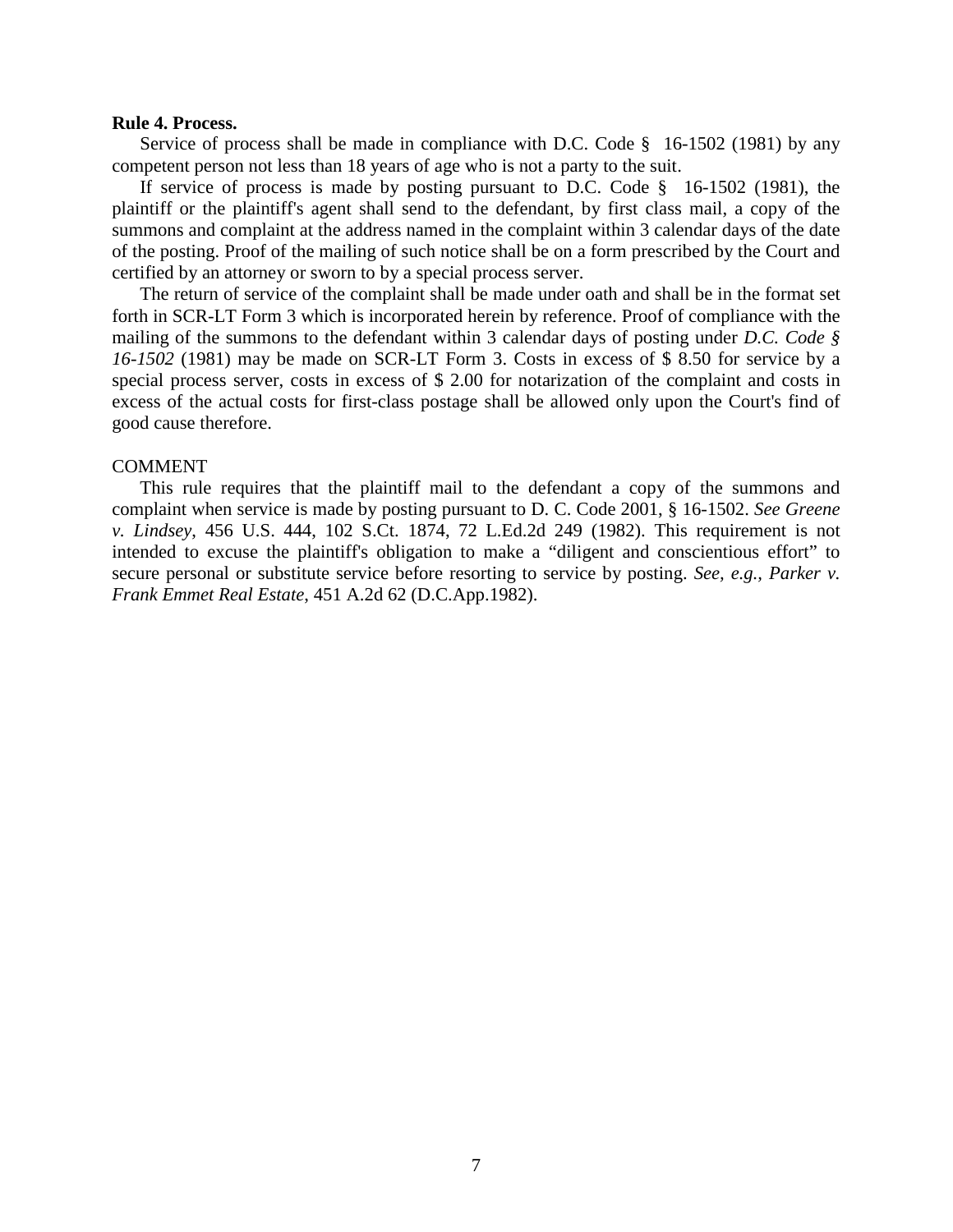#### **Rule 5. Pleading by the defendant.**

(a) *In general*.In this Branch it shall not be necessary for the defendant to file any answer, plea, affidavit, or other defense in writing except as provided in Landlord and Tenant Rules 6 and 13(b).

(b) *Counterclaims*.In actions in this Branch for recovery of possession of property in which the basis of recovery is nonpayment of rent or in which there is joined a claim for recovery of rent in arrears, the defendant may assert an equitable defense of recoupment or set-off or a counterclaim for a money judgment based on the payment of rent or on expenditures claimed as credits against rent or for equitable relief related to the premises. No other counterclaims, whether based on personal injury or otherwise, may be filed in this Branch. This exclusion shall be without prejudice to the prosecution of such claims in other Branches of the Court.

(c) *Plea of title*.A defendant desiring to interpose a plea of title must file such plea in writing, under oath, accompanied by a certification that it is filed in good faith and not for the purpose of delay and must also file an application for an undertaking or for waiver of undertaking, the form and amount of any such undertaking to be approved by the Court. Upon such approval by the Court, the undertaking shall be filed within 4 days thereafter and the case shall be certified to the Civil Division for trial on an expedited basis. Upon failure to so file the undertaking, the Clerk shall strike the plea of title unless the Court for good cause shown shall extend the time within which the undertaking may be filed.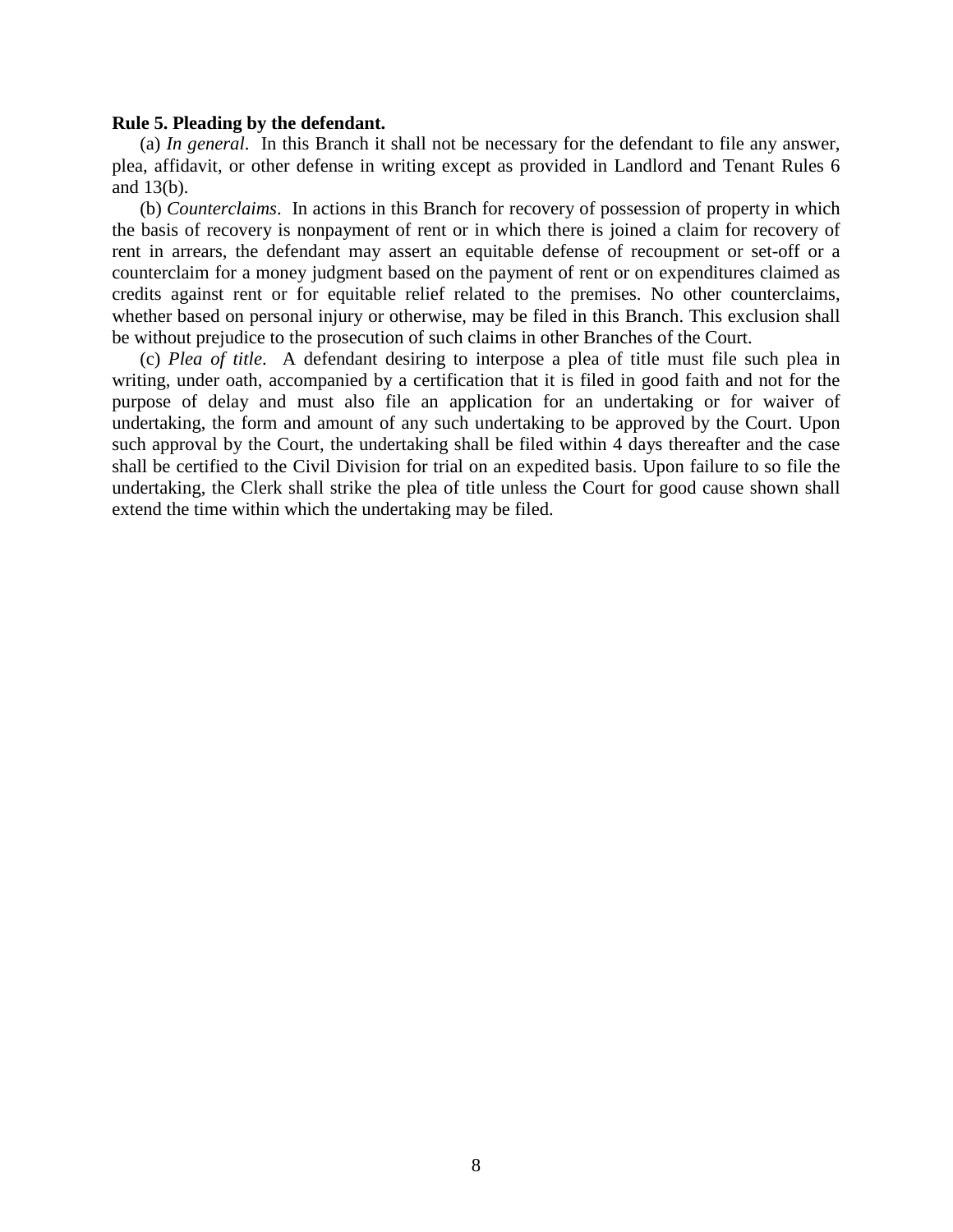### **Rule 6. Jury demand.**

Any party entitled to a jury trial may demand a trial by jury of any action brought in this Branch by filing a demand for such jury trial signed by the party or his attorney of record. The demand must be filed not later than the time for appearance of the defendant stated in the summons, or such extended time as the Court may allow for good cause shown, and must be accompanied by (1) the fee provided in SCR Civil 202, unless the Court has authorized the party to proceed without payment or prepayment of costs, and (2) a verified answer setting out the facts upon which the defense is based, if the jury demand is made by the defendant. If a trial by jury is properly demanded, the case will be certified to the Civil Division and scheduled for trial on an expedited basis.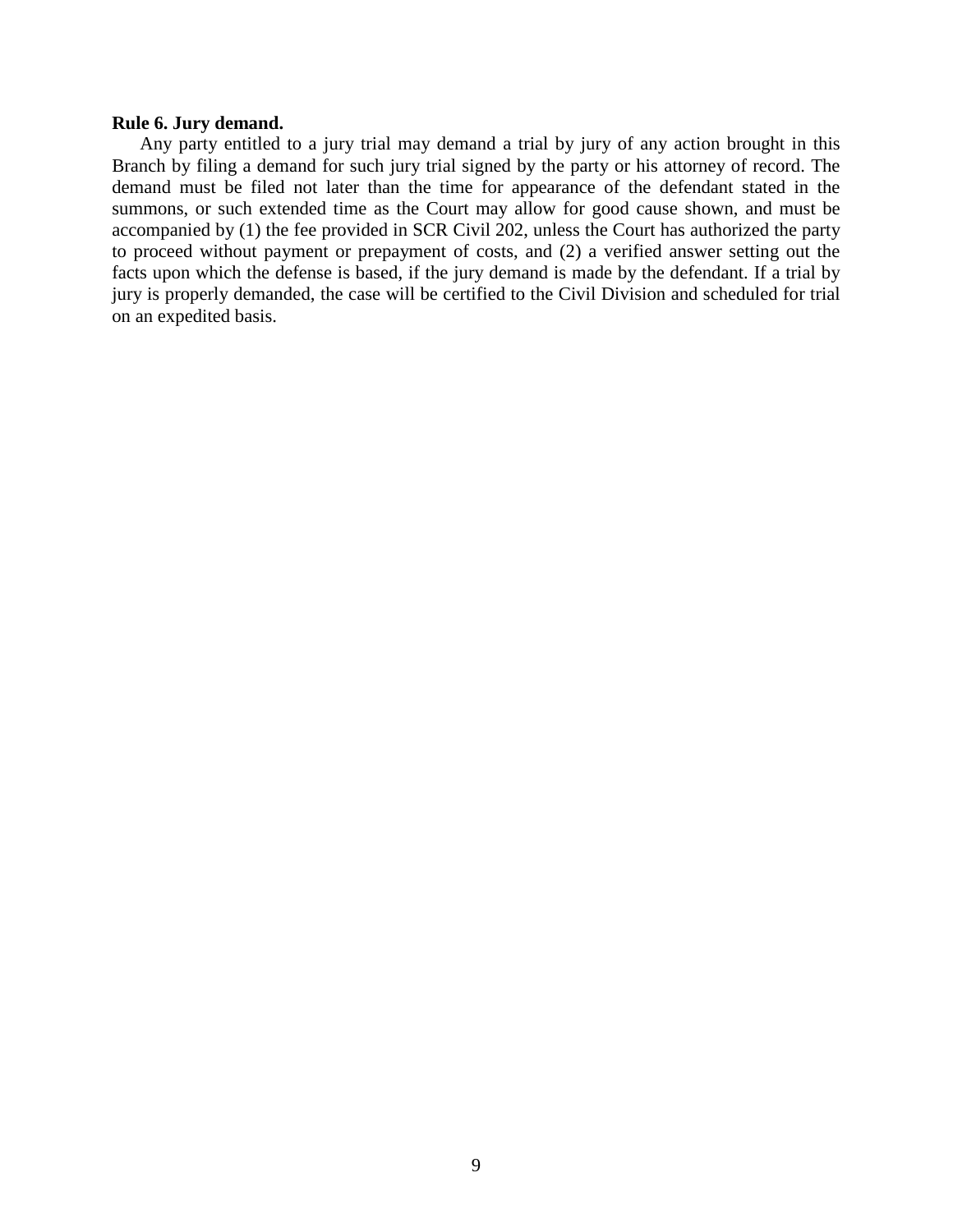## **Rule 7. Time of sessions, office hours, and trials.**

(a) *Sessions*. The Landlord and Tenant Branch shall hold sessions every business day except as determined by the Chief Judge.

(b) *Office hours*. The Office of the Clerk of this Branch shall be open for the transaction of business as determined by the Chief Judge.

(c) *Initial hearing*. All cases shall be set for initial hearing on the date and time specified in the summons, provided that any party may appear at any session prior to such date and request that the Court order the initial hearing date continued. Prior to seeking such continuance, the movant shall be required to notify the non-moving party.

(d) *Non-jury trials*. Cases shall be set for trial by the Court or by consent of the parties after consultation with the Clerk about available trial dates.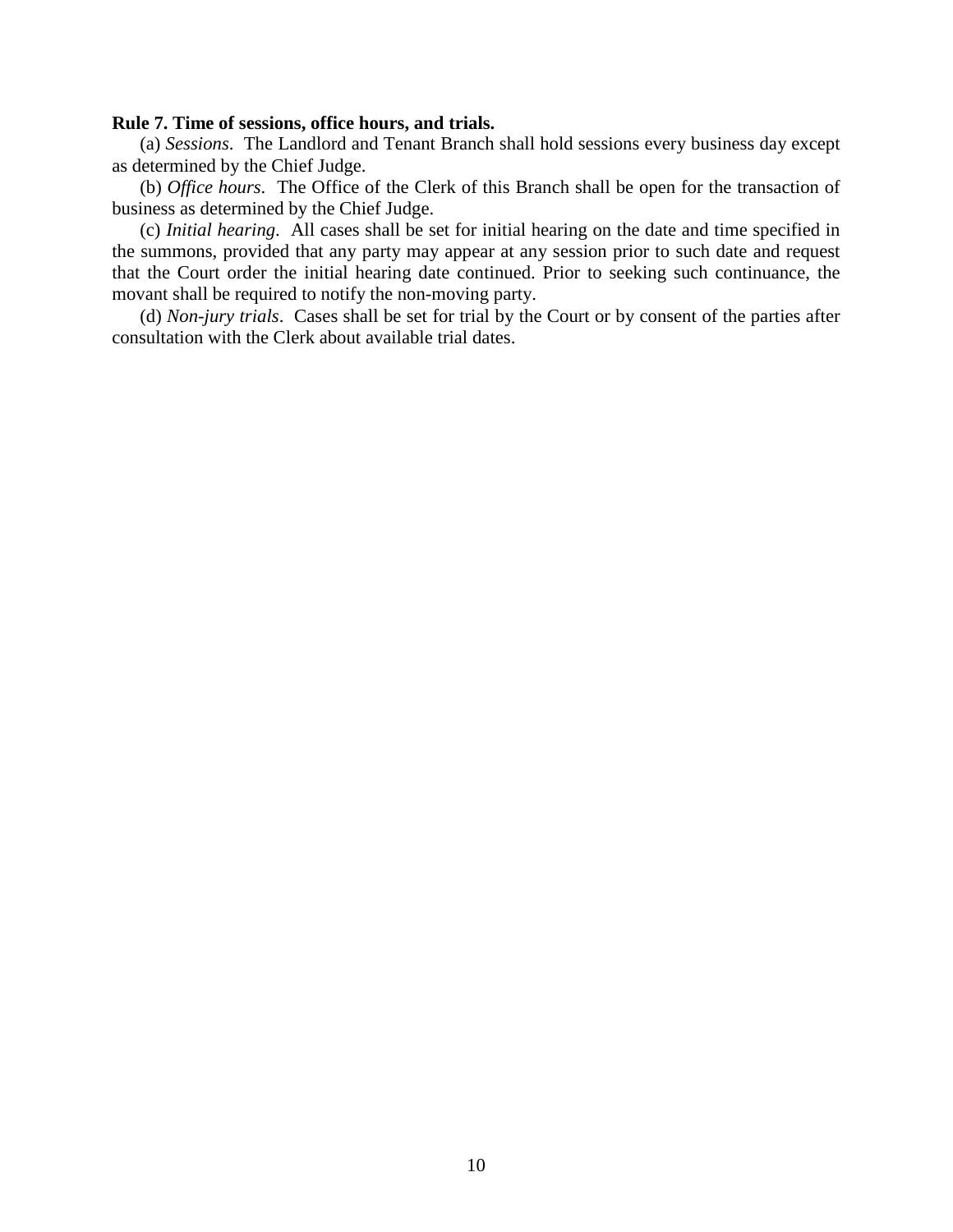# **Rule 7-I. Time of hearings.**

Repealed by Court Order dated Dec. 17, 2003, effective January 5, 2004.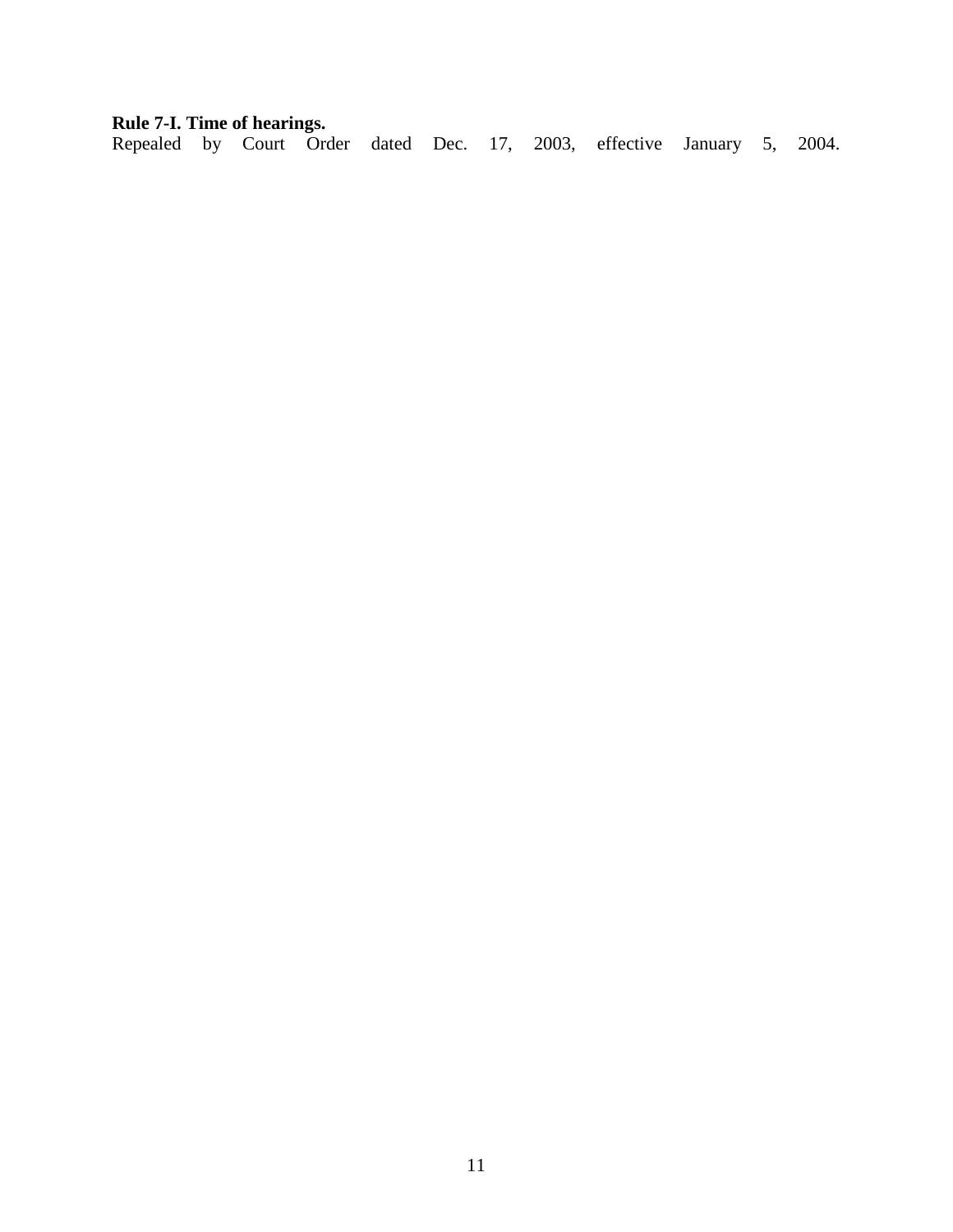#### **Rule 8. Attorneys: Limitation of cases.**

Engagement by an attorney in another court (except the Supreme Court of the United States, the United States Court of Appeals for the District of Columbia Circuit, the United States District Court for the District of Columbia, and the District of Columbia Court of Appeals) or in any other Division of this Court will not be a ground for postponing to another day the trial of a case in the Landlord and Tenant Branch when such attorney is counsel of record in more than 25 unconsolidated, contested cases pending in the Landlord and Tenant Branch or pending in the Civil Division after referral thereto from the Landlord and Tenant Branch. Failure of an attorney so engaged to appear for trial when a case is called for trial in the Landlord and Tenant Branch, or in the Civil Division after referral thereto from the Landlord and Tenant Branch, may be grounds for (1) striking the appearance of the absent counsel, (2) a dismissal with prejudice or a default judgment, as appropriate, or (3) any other appropriate sanction. Nothing herein shall preclude a natural person represented by such an attorney from proceeding pro se.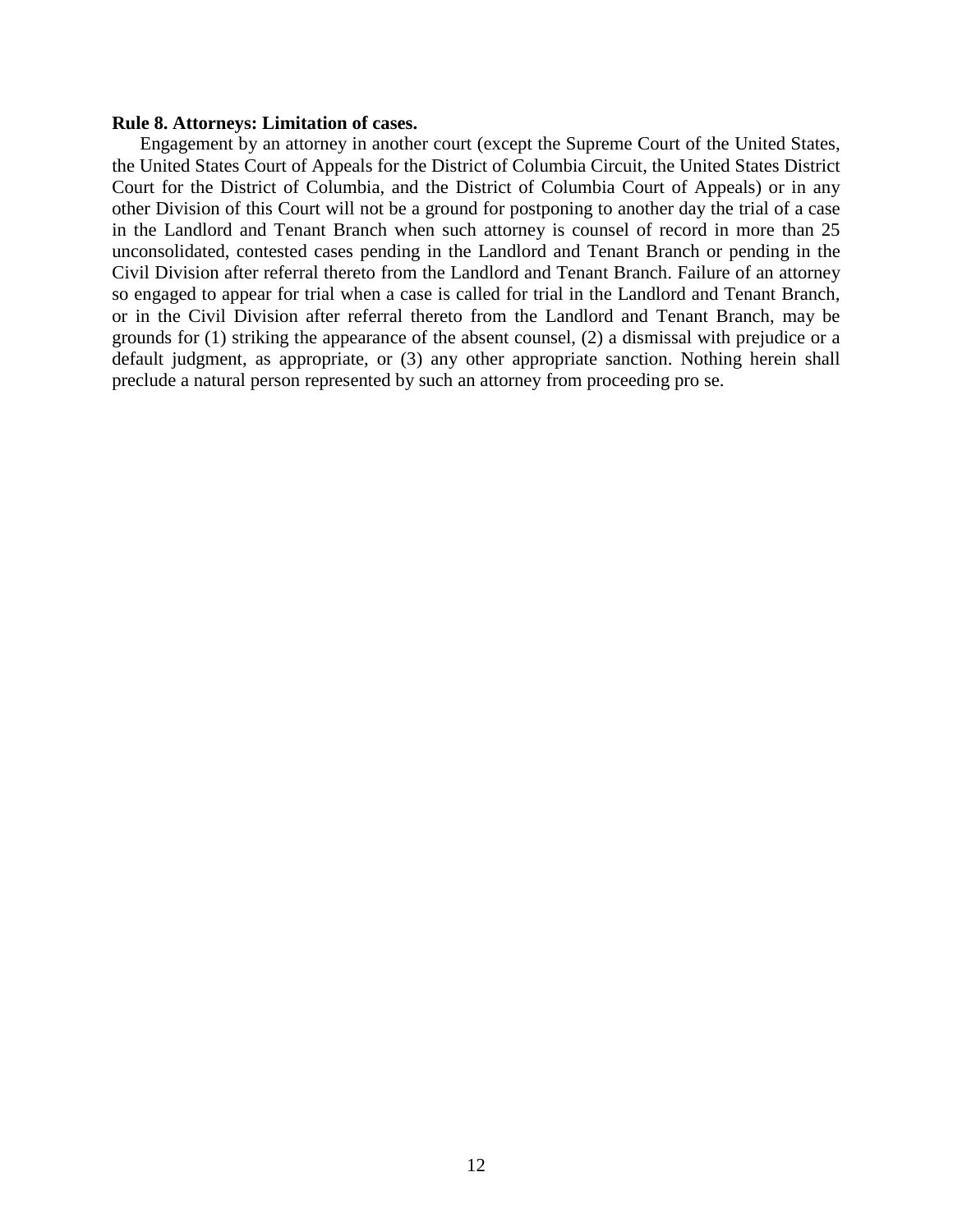#### **Rule 9. Persons appearing in a representative capacity.**

(a) *In general*. Except as provided in sections (b) and (c) of this Rule, and District of Columbia Court of Appeals Rule 49(c), no person other than a member in good standing of the Bar of this Court shall be permitted to appear in this Branch in a representative capacity for any purpose other than securing a continuance.

(b) *Corporations*. No corporation shall appear as a plaintiff in this Branch except through a member in good standing of the Bar of this Court. Corporations may appear as defendants without a member of the Bar in good standing, through an authorized officer, director, or employee solely for the purpose of entering into consent agreements as approved by the Court or as provided by LT Rule 11-1, provided that the requisite proof of authority of the non-lawyer to appear for the corporation has been filed in accordance with Court of Appeals Rule 49(c).

(c) *Law students*. Any law student admitted to the limited practice of law pursuant to the Rules of the District of Columbia Court of Appeals may engage in the limited practice of law in the Landlord Tenant Branch subject to the provisions of SCR Civil 101.

#### COMMENT

This rule does not alter the requirement that defendant corporations may not appear pro se to defend a case and must be represented by counsel for any matter other than a consent judgment. Court of Appeals Rule 49(c)(8) provides that the non-lawyer's appearance on behalf of the corporation shall be accompanied by an affidavit of a corporate officer or corporate resolution vesting in the representative the requisite authority to bind the corporation in a settlement or consent judgment. See SCR LT Form 6.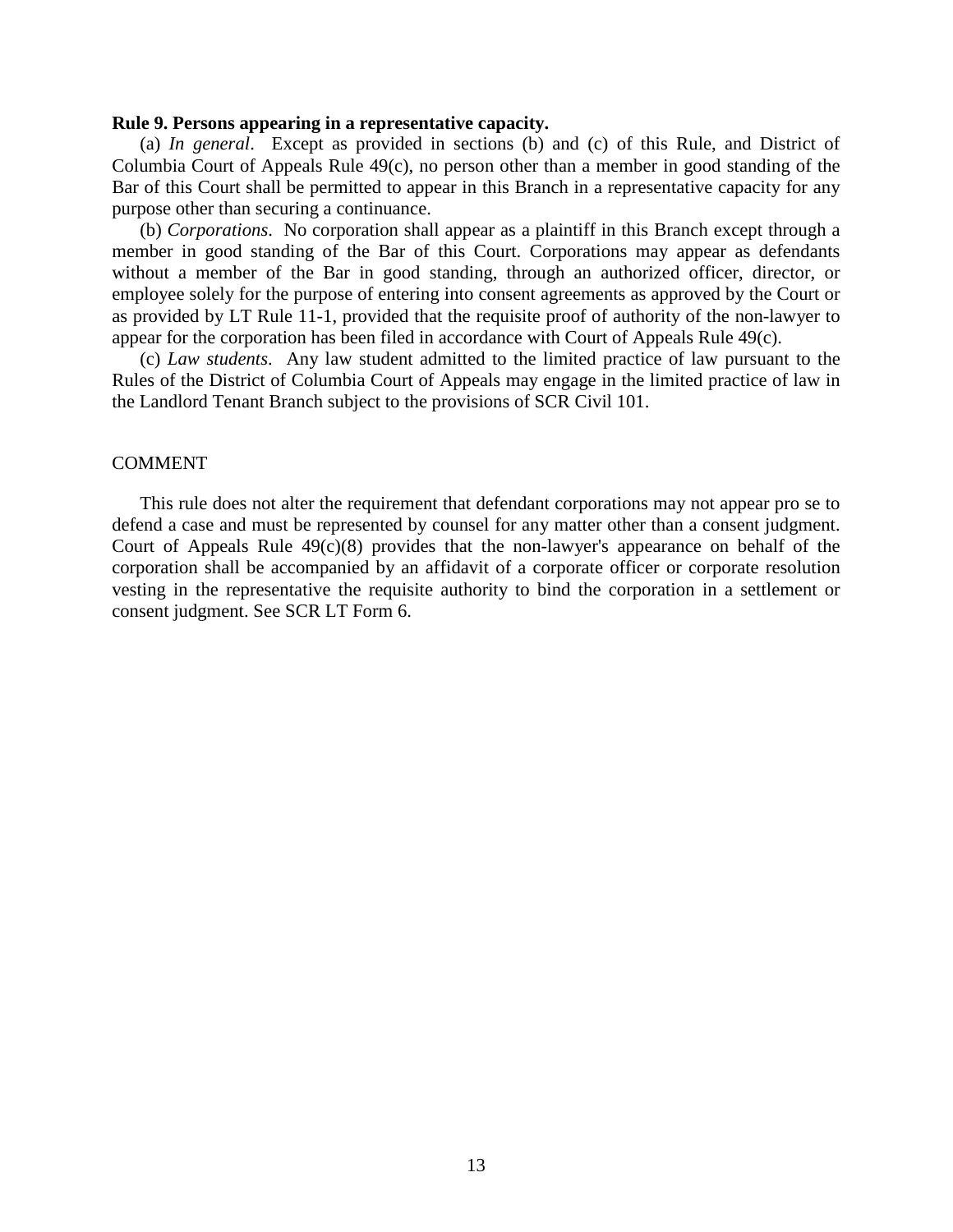# **Rule 10. Discovery**

(a) Except as provided in subsections (b) and (d), there shall be no discovery without leave of court.

(b) *Ledgers and Other Documentary Evidence of Rent Payment History.*

(1) *Plaintiff's Obligation to Bring to Court and Produce Upon Request*. In any case involving an allegation of nonpayment of rent, the plaintiff shall bring to every court hearing, including the initial hearing and any mediation session, copies of all rent ledgers within the plaintiff's possession, custody, or control that tend to show the defendant's payment or nonpayment of rent owed throughout all periods of time in which the defendant's rental payments are alleged to be delinquent, i.e., back to the most recent point in time at which there was a zero balance. A plaintiff who has not maintained a rent ledger for the premises shall bring to court other materials, such as bank statements and rent receipts, that establish the defendant's payment history for the time periods in dispute. Upon request of the defendant or the court, the plaintiff shall promptly produce all ledgers and other materials the plaintiff has brought to court pursuant to this subsection.

(2) *Sanctions for Plaintiff's Failure to Produce*. If the plaintiff fails upon request to produce any or all of the materials described in subsection (b)(1), then the court, on the oral or written motion of a party, or on its own initiative, may enter an order requiring the plaintiff to produce such materials and, until the materials have been produced, may grant a continuance, decline to enter a protective order, or vacate, suspend, or modify an existing protective order.

(3) *Order for Production by Defendant*. At the initial hearing or any subsequent hearing, the court, on the oral or written motion of the plaintiff, or on its own initiative, may enter an order requiring the defendant to produce copies of all materials within the defendant's possession, custody, or control, including rent receipts, cancelled checks, and money order receipts, that tend to establish the defendant's payment or nonpayment of rent owed throughout all periods of time in which the defendant's rental payments are alleged to be delinquent.

(4) *Sanctions for Noncompliance With Court Order Compelling Production*. A failure by a party to comply with an order compelling production pursuant to subsection  $(b)(1)$  or  $(3)$  may subject that party to sanctions as set forth in SCR Civil 37(b). In no event, however, may a default or a judgment for possession be entered as a sanction for a defendant's failure to produce materials as required by an order compelling production entered pursuant to this section. In the event the court enters a dismissal as a sanction for the plaintiff's noncompliance with a court order compelling production entered pursuant to this section, the dismissal will be without prejudice unless the court specifies that a dismissal with prejudice is warranted.

(5) *Limitations*. Nothing in this section shall be construed to require a party to create a rent ledger or any other document that does not already exist.

**(c) Cases Scheduled for Trial in the Landlord and Tenant Branch.** Upon the filing of a written motion requesting permission to engage in discovery, accompanied by the discovery requests to be propounded, for good cause shown, and with due regard for the summary nature of the proceedings, the Court may authorize a party to proceed with discovery pursuant to SCR Civil 26 through 37. In addition to the protective orders provided in SCR Civil 26(c), the Court may shorten the time within which a party is required to perform any act or make any response in connection with discovery.

**(d) Cases Certified to the Civil Actions Branch.** When a case is certified to an individual calendar in the Civil Actions Branch, limited discovery is permitted as a matter of right. The limited discovery shall consist of a request for production of no more than 10 documents and 10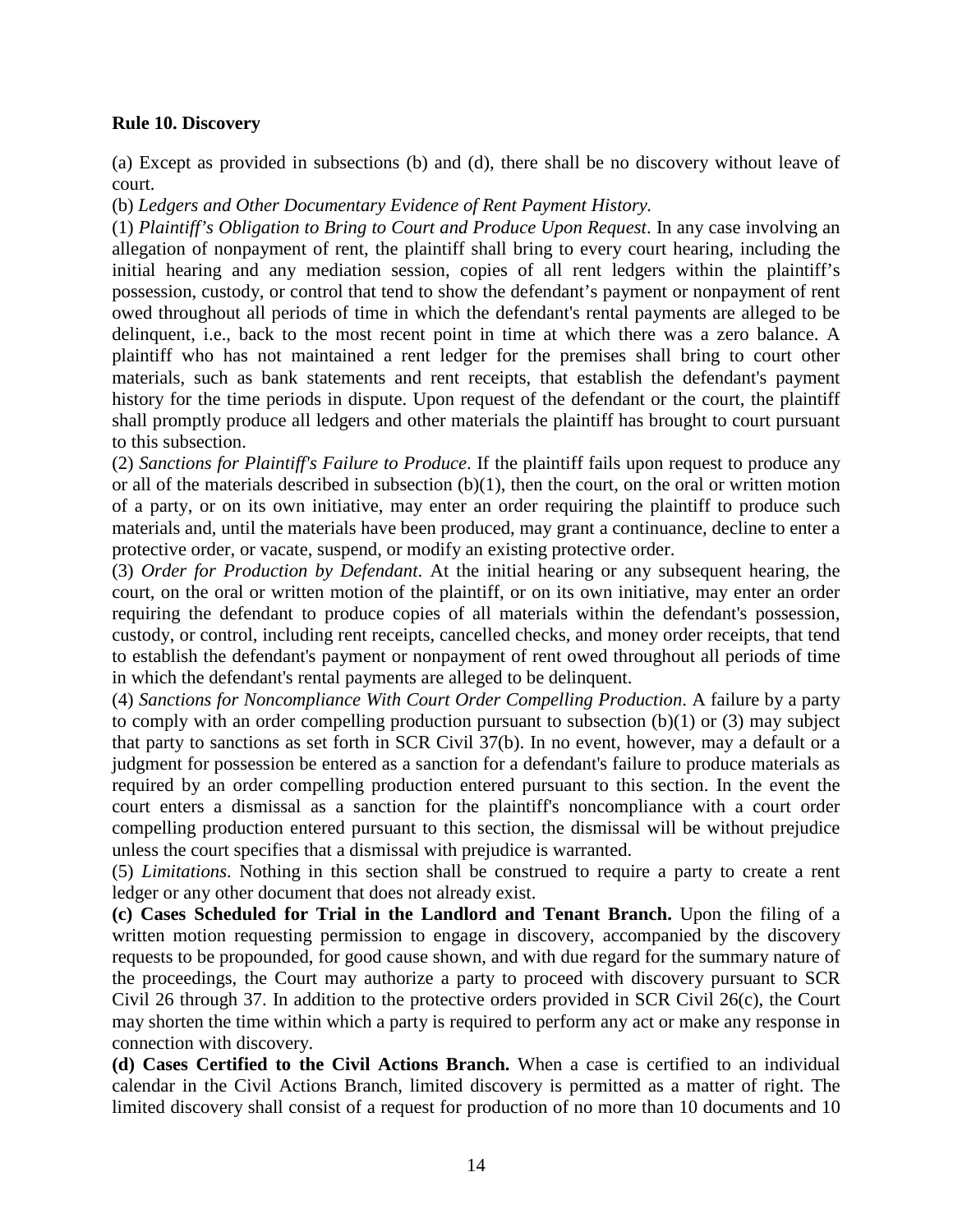interrogatories, including subparts, unless otherwise ordered by the Court for good cause shown. All requests for additional discovery must be by written motion and unless consented to by the parties, must be accompanied by the discovery requests to be propounded.

# COMMENT

Section (b) has been added to the Rule. It is intended to assist the court and parties in resolving cases fairly and expeditiously at the initial hearing or thereafter. It is not intended to require the plaintiff to present documentary evidence of the defendant's nonpayment of rent at trial, although such evidence, if competent, would likely be relevant and may be a significant part of the plaintiff's proof.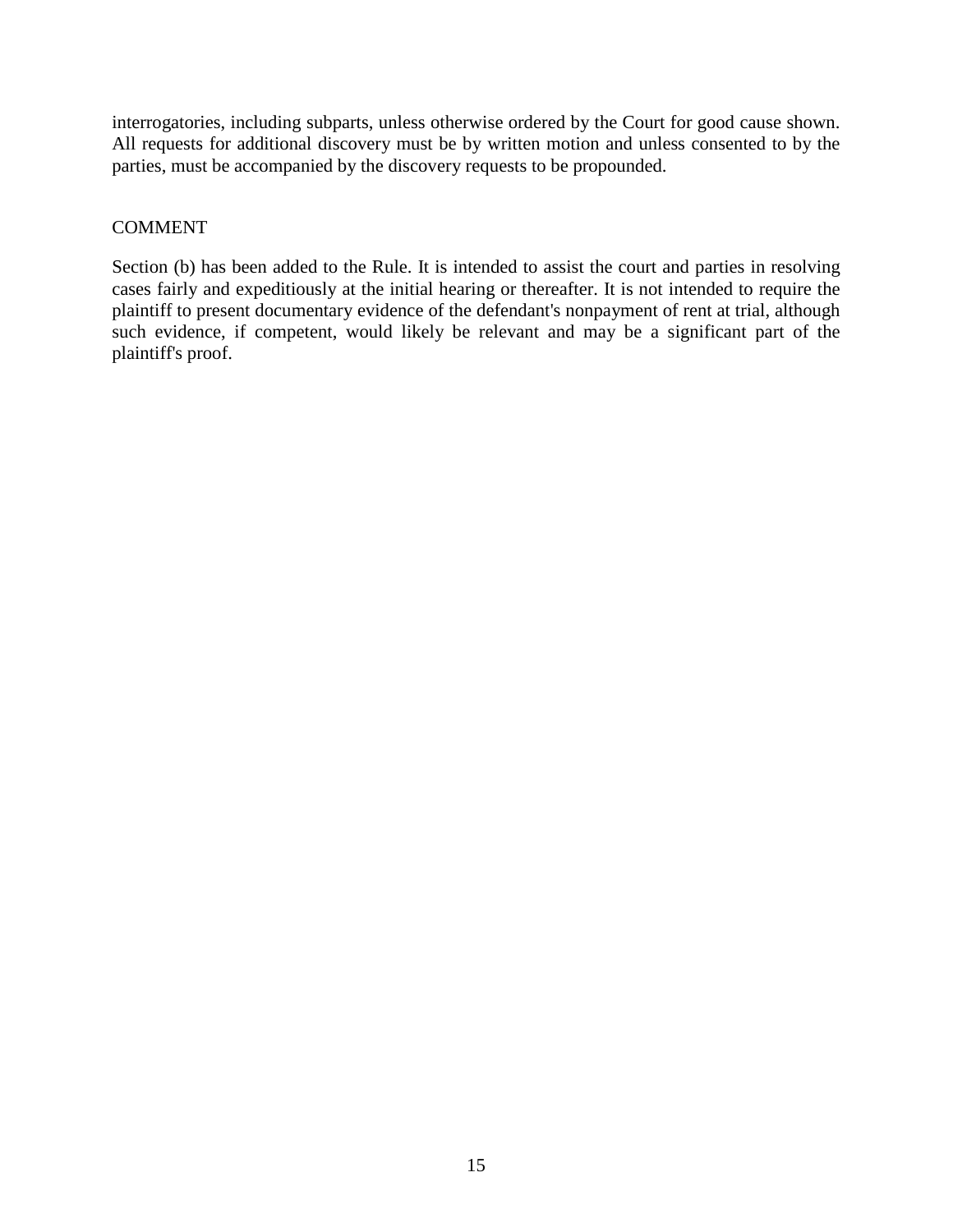#### **Rule 11. Preliminary proceedings by the Clerk.**

(a) *Introductory Statement*. At the beginning of each session of the Court, the judge shall make an introductory statement approved by the Chief Judge or his or her designee that describes the procedures and legal framework governing cases brought in the Landlord and Tenant Branch.

(b) *Roll call and entry of a default when the defendant fails to appear*. The Clerk shall then call the cases scheduled for initial hearings that day to determine if any parties are absent. The Clerk shall enter a default against the defendant in any such case in which (1) the plaintiff or the plaintiff's attorney is present, (2) neither the defendant nor the defendant's representative is present, (3) there is no question as to the validity of service upon the defendant, and (4) the complaint alleges facts sufficient, if true, to entitle the plaintiff to possession of the premises.

(c) *Dismissal when both parties or the plaintiff fail to appear*. The Clerk shall dismiss the case without prejudice for want of prosecution if both parties fail to appear for the roll call, either personally or through counsel, or if the defendant appears, personally or through counsel, but neither the plaintiff nor the plaintiff's attorney is present.

(d) *All other cases*. The Clerk shall present all other cases to the Court for disposition except that the Clerk may continue a case to a later date upon agreement of the parties.

(e) *Entry of judgment for possession by default*. (1) In any case in which a default is entered under section (b) and in which either the plaintiff seeks possession pursuant to section 1303 of the Residential Drug - Related Evictions Re-Enactment Act of 2000 (D.C. Code § 42-3602) (authorizing evictions for maintaining a "drug haven") or the defendant has previously entered an appearance, a judgment for possession in favor of the plaintiff may be entered only upon the plaintiff's presentation of ex parte proof and the filing of a Form CA 114 satisfying the Servicemembers Civil Relief Act (2003) (50 U.S.C. App. § 501 et seq.) indicating the defendant is not in the military service as defined by the Act. In cases requiring the presentation of ex parte proof, the plaintiff shall appear before the judge on the day that the default is entered to present ex parte proof or to schedule a hearing for a later date for the presentation of ex parte proof. If the presentation of ex parte proof is scheduled for another date, the Clerk shall send written notice to all parties.

(2) In all other cases in which a default is entered under section (b), the Clerk shall enter a judgment for possession in favor of the plaintiff upon the filing of a Form CA 114 satisfying the Servicemembers Civil Relief Act (2003) (50 U.S.C. App. § 501 et seq.) indicating the defendant is not in the military service as defined by the Act.

(f) *Entry of money judgment by default*. The plaintiff shall appear before the judge to request the entry of a money judgment following the entry of a default under section (b). The Court may hear and rule upon the plaintiff's request; however, entry of a money judgment by default shall be deferred until the plaintiff files a Form CA 114 satisfying the Servicemembers Civil Relief Act (2003) (50 U.S.C. App. § 501 et seq.) indicating the defendant is not in the military service as defined by the Act.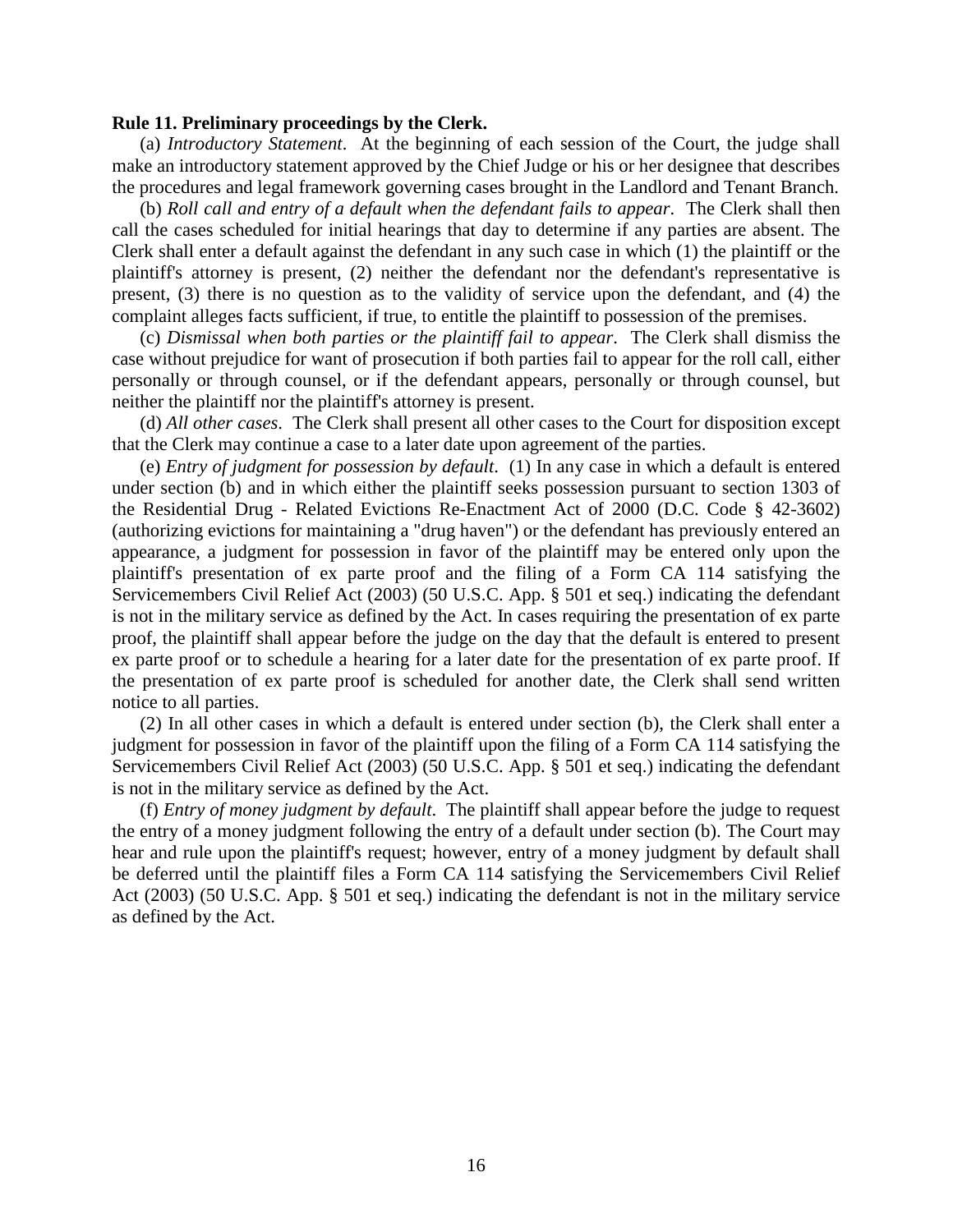#### **Rule 11-I. Entry of consent judgment by the Interview and Judgment Officer**.

(a) *Where 1 or more parties are appearing pro se*. Where 1 or more parties are appearing pro se and the Interview and Judgment Officer has ascertained to his or her satisfaction that (i) the consent judgment was executed by the defendant after the complaint was filed; (ii) that the defendant has received a copy of the consent judgment praecipe; and (iii) that the defendant understands the nature and consequences of his or her agreement, the Interview and Judgment Officer shall have authority to:

(1) Enter judgment by consent without judicial approval upon the filing of an executed L&T Form 4 or L&T Form 4a praecipe, signed by each party or his or her counsel, and

(2) Enter other orders by consent which continue cases or order monies deposited in or disbursed from the Court registry.

(b) *Where all parties are represented by counsel*. The Interview and Judgment Officer shall also have authority to:

(1) Enter judgment by consent without judicial approval by stipulation signed by the attorneys for all parties in any pending case, and

(2) Enter other orders as consent orders without judicial approval by stipulation signed by the attorneys for all parties including but not limited to certification to the Civil Division for jury trial or continuance or any other order enterable under paragraph (a) above.

(c) *Court approval*. All other requests for entry of judgment by consent shall be submitted to the Court.

(d) *Record of proceedings before Interview and Judgment Officer*. All matters before the Interview and Judgment Officer shall be on the record.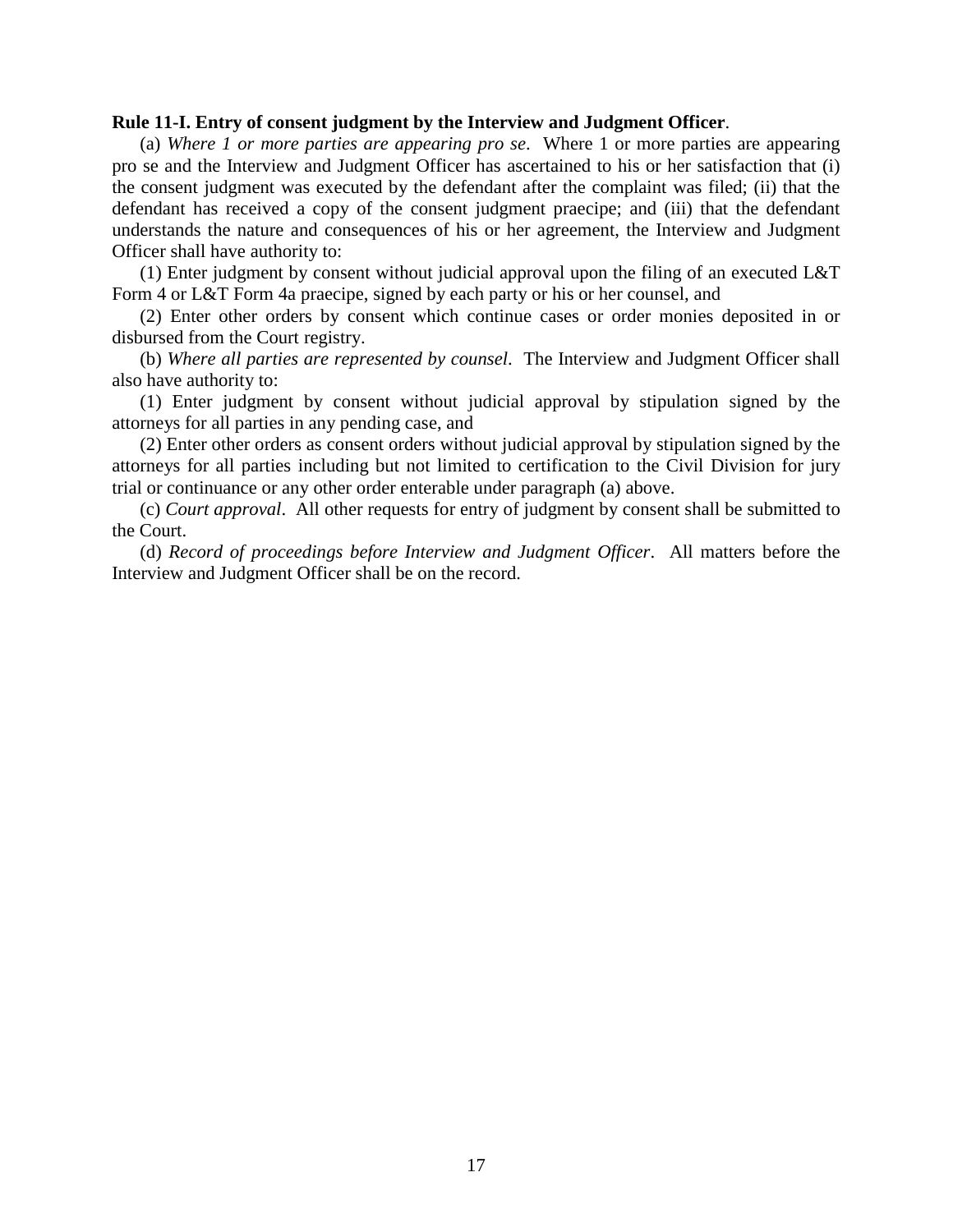#### **Rule 12. Proceedings by the Court.**

(a) *Calling the calendar*. After the judge takes the bench, the Clerk will call the cases remaining on the calendar for that day and the Court will inquire in each instance as to the nature of the claims, the defenses, and any other matters which will serve the ends of justice. In the course of these inquiries the Court shall make an earnest effort to help the parties settle their differences by conciliation. In cases involving unrepresented defendants alleged to be in arrears in the payment of rent, the Court shall specifically ask the defendant:

(1) Whether the defendant has not in fact paid the rental amount alleged by the plaintiff to be due and

(2) If the rent has not been paid, the defendant's reasons for not so paying.

(b) *Setting of trial*. Should the case remain unresolved, the Court shall set a non-jury trial date, or in the case of a defendant wishing to request a jury trial pursuant to SCRLT 6, the Court may continue the matter for two weeks for the filing of a verified answer, except for good cause shown. Nothing in this section shall be construed to limit the parties' ability to consent to further proceedings.

(c) *Motions*. The Court may consider such other matters as have been scheduled on the Court's calendar pursuant to SCR-LT 13.

(d) *Plaintiff's non-appearance*. If in any case the plaintiff shall fail to appear without prior notice, the action may be dismissed without prejudice for want of prosecution, or the case may be continued or returned to the files for further proceedings on a later date, as the Court may direct.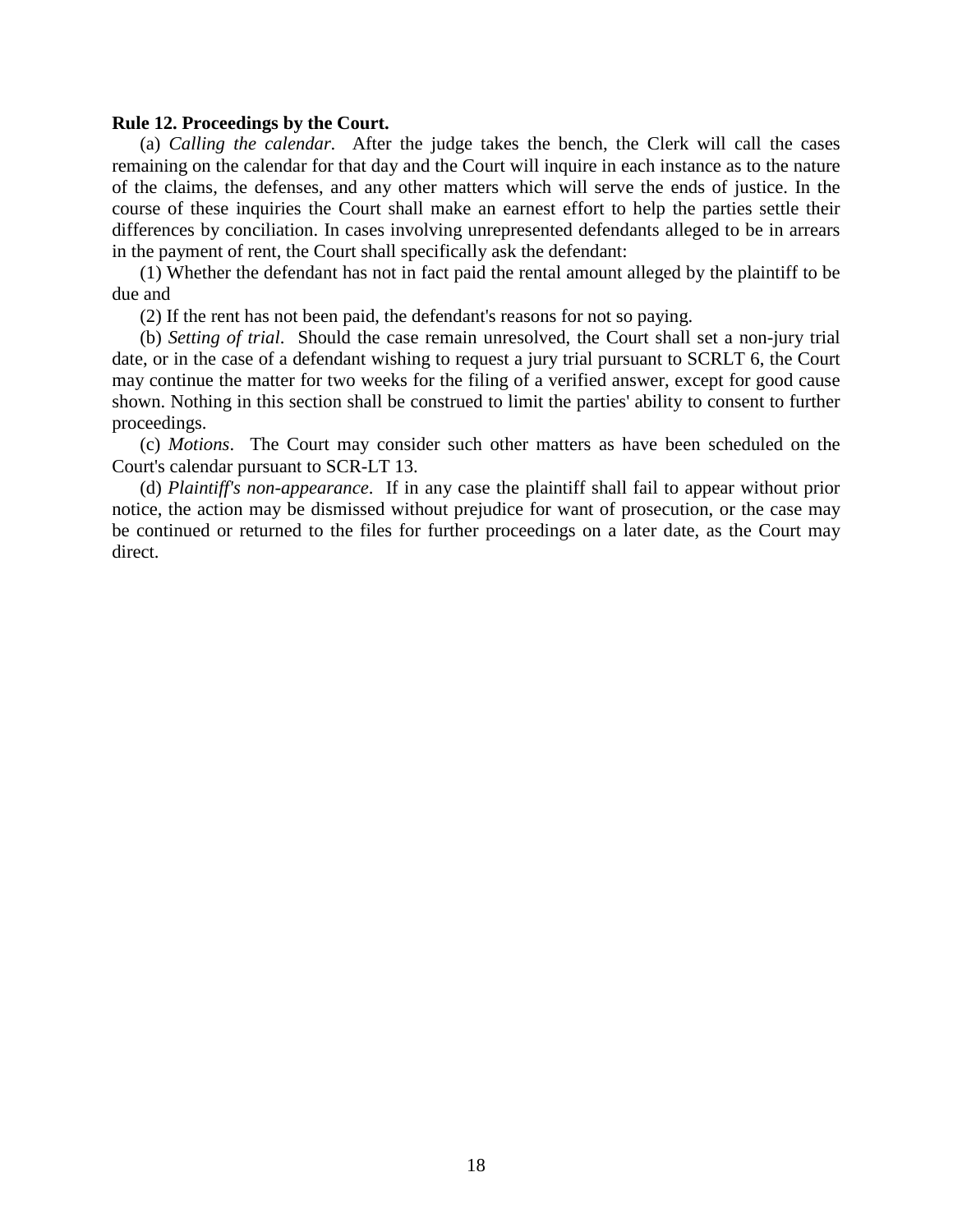#### **Rule 12-I. Protective order.**

(a) *Entry of protective order.*(1) *In general.* Any party may move for the entry of a protective order on the initial return date or at any time thereafter. If entered, the protective order shall require the defendant to deposit money into the court registry instead of paying rent directly to the plaintiff. A protective order may be entered only after a hearing at which the Court finds that the equities merit the entry of such an order or by consent of the parties in accordance with section (c) of this rule. A protective order shall be prospective only and, except in accordance with section (d) of this rule, shall not require the defendant to deposit money for periods prior to the entry of the order. In a case that does not include an allegation of nonpayment of rent, the Court may enter a protective order over the defendant's objection only if, after inquiry by the Court, the defendant declines to stipulate that the plaintiff's acceptance of rent from that date forward shall be without prejudice to the plaintiff's ability to prosecute the action.

(2) *Motions and hearings.* If the parties are present in court, a request for the entry of a protective order may be made by oral motion. Any other motion for the entry of a protective order shall be made in writing in accordance with SCR-LT 13. If the amount or other terms of the proposed protective order are in dispute, the Court shall permit both parties to make arguments regarding the amount or other terms of the protective order and, if the Court deems it appropriate, to present evidence in support of their arguments. The Court may continue the hearing on a motion for a protective order for a reasonable period of time to permit the parties to prepare arguments and evidence for presentation to the Court. The Court shall state on the record the reasons for its ruling on the request for a protective order.

(3) *Instructions to defendant.* Upon the entry of a protective order, the Clerk shall immediately provide the defendant with a completed Landlord and Tenant Form 8, which shall include written instructions regarding the amount, due dates, and form of payments, as well as the location and business hours of the Clerk's Office.

(b) *Modification of protective order.* Upon motion and a showing of good cause, any party may seek modification of a protective order at any time after its entry. Unless the Court determines otherwise, such a motion shall be made in writing, in accordance with SCR-LT 13. If the requested modification to the protective order is in dispute, the Court shall permit both parties to make arguments regarding the modification and, if the Court deems it appropriate, to present evidence in support of their arguments. The Court may continue the hearing on a motion for modification of a protective order for a reasonable period of time to permit the parties to prepare arguments and evidence for presentation to the Court. The Court shall state on the record the reasons for its ruling on the request for a modification of the protective order.

(c) *Protective orders by consent.* Parties, whether pro se or represented by counsel, may enter into, vacate, or otherwise modify protective orders by consent, with the approval of either the Court or the Interview and Judgment Clerk in accordance with SCR-LT 11-I.

(d) *Continued cases.*In any case that is continued from the initial return date for ascertainment of counsel, for a hearing on the amount of the protective order, or for any other reason, the Court may, for such time as is reasonable, defer ruling on a motion for a protective order until counsel, if any, has been retained, until a hearing has been held on the amount of the protective order, or until the other reason for the continuance has been addressed by the Court. At the time the continuance is ordered, the Court shall inform the parties that, unless otherwise ordered by the Court, a protective order, whenever entered, shall be retroactive to the date on which it was first requested in open court.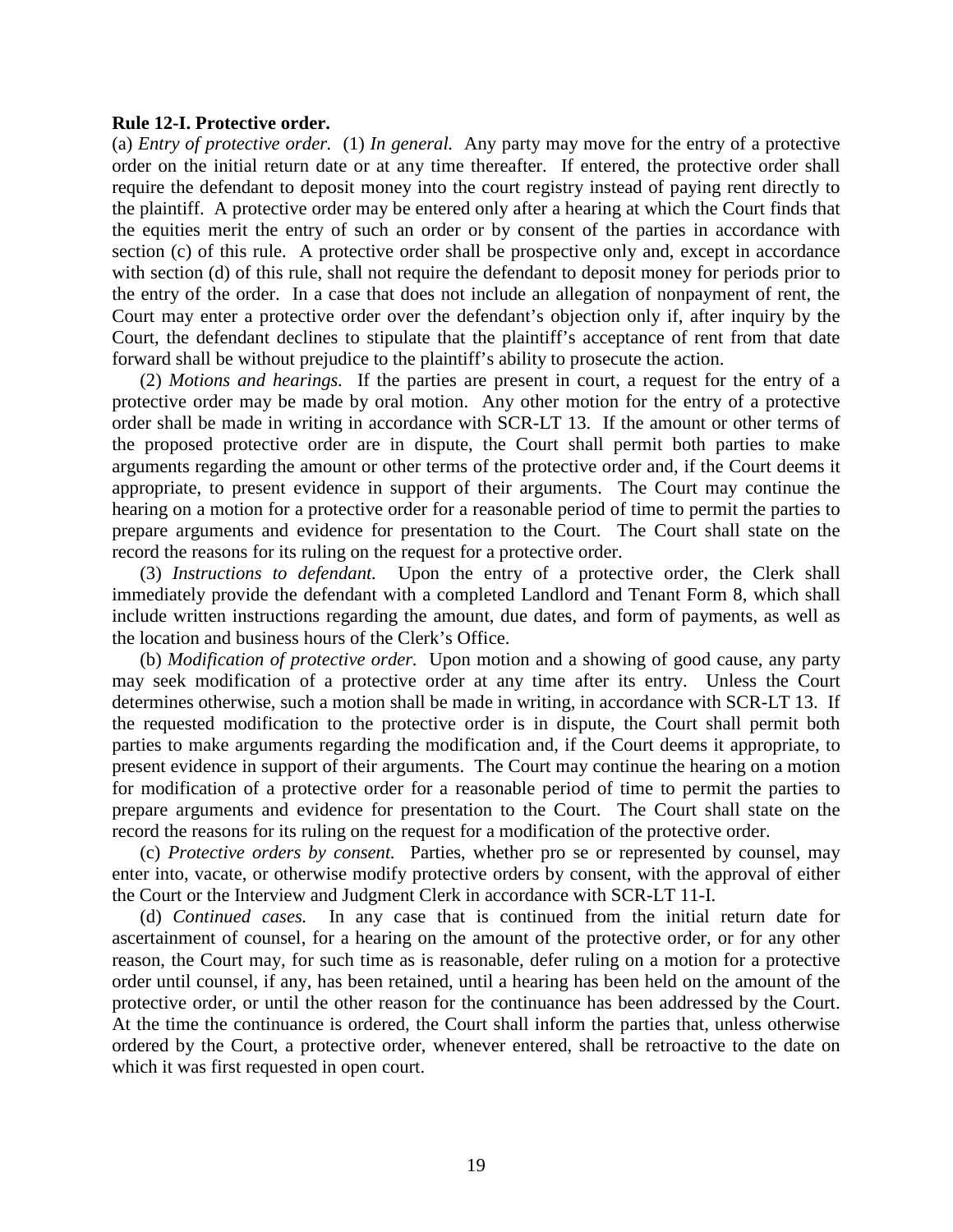(e) *Form of payment.* Payment into the court registry shall be made by any combination of cash, money order, certified check, attorney's escrow account check, or other form of payment approved by the Budget and Finance Division. Any money order, certified check, or attorney's escrow account check shall be made payable to "Clerk, D.C. Superior Court."

(f) *Late and partial protective order payments.* Payments due under a protective order shall be made on or before the dates specified in the order. The Clerk's Office shall accept for deposit any protective order payment, even if it is a partial payment and even if it is not timely made, without prejudice to the plaintiff's right to file a motion for sanctions in accordance with section (g)

(g) *Sanctions for untimely, partial, or missed payments.*(1) *In general.*If a defendant fails to make one or more payments required by a protective order or makes one or more untimely or incomplete payments, the plaintiff may file a written motion, in accordance with SCR-LT 13, seeking sanctions against the defendant. In determining whether to impose any sanction for untimely, incomplete, or missed payments, the Court shall hold a hearing on the motion and shall consider, among any other facts or arguments raised by the parties, the extent of and reasons for the defendant's noncompliance and any prejudice the plaintiff would suffer were the requested sanction not imposed. If the Court determines that a sanction should be imposed, the sanction may include those sanctions generally available to the Court for noncompliance with court orders, including but not limited to striking the defendant's jury demand or counterclaim, precluding certain defenses, and entering a judgment for possession in favor of the plaintiff. No money judgment may be entered on the underlying claims as a sanction for noncompliance with a protective order.

(2) *Judgments for possession.* (A) *Nonpayment of rent cases.* In a case based upon the defendant's alleged nonpayment of rent, the Court shall not enter a judgment for possession as a sanction for the defendant's failure to comply with a protective order without first requiring the plaintiff to present proof of liability and damages. The plaintiff may present proof of liability and damages on the same day that the motion for sanctions is scheduled for hearing or may ask the Court to schedule a hearing for a later date. If the hearing is scheduled for a later date, the Clerk shall send written notice to all parties. In its discretion, the Court may permit the plaintiff to present proof of liability and damages by sworn affidavits, provided that the plaintiff has attached to its motion seeking sanctions against the defendant the affidavits on which it seeks leave to rely. Affidavits shall be made on personal knowledge, shall set forth such facts as would be admissible in evidence, and shall show affirmatively that the affiant is competent to testify to the matters stated therein. Sworn or certified copies of all papers or parts thereof referred to in an affidavit shall be attached thereto or served therewith. The Court shall not enter a judgment for possession unless the Court is satisfied with the proof presented. Any such judgment shall be subject to the defendant's right to redeem the tenancy and avoid eviction.

(B) *Cases without allegations of nonpayment of rent.* The Court shall not enter a judgment for possession as a sanction for the defendant's failure to comply with a protective order in a case in which the plaintiff seeks the entry of a judgment for possession that is not subject to the defendant's right to redeem the tenancy and avoid eviction. On motion of the plaintiff, however, the Court, upon a finding that the defendant has failed to comply with the terms of a protective order, shall consider any appropriate sanction other than the entry of a judgment for possession, including advancing the trial date and, in a case that has been certified to the Civil Actions Branch under SCR-LT 6 pursuant to the defendant's demand for a jury trial, striking the defendant's jury demand.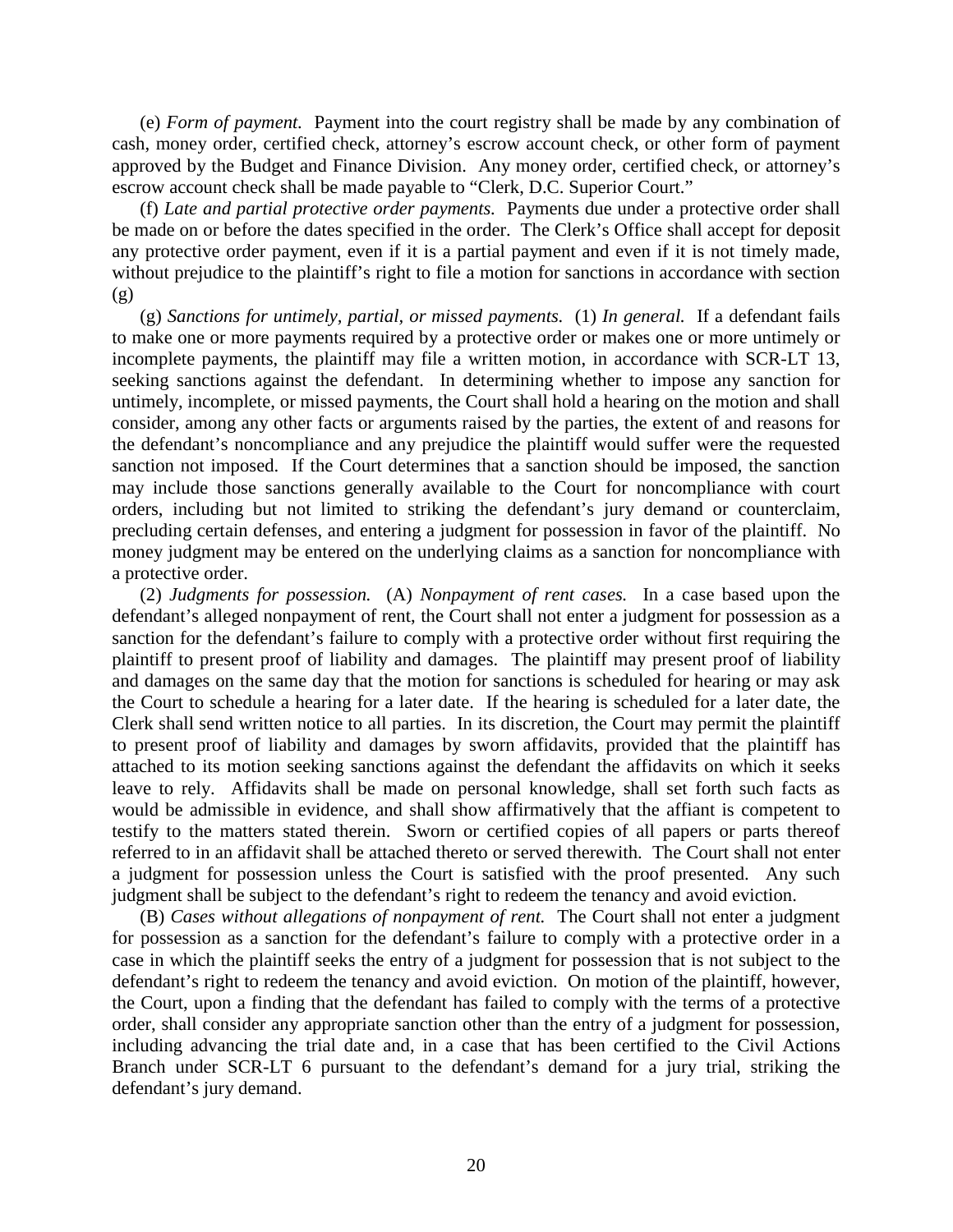(C) *Cases involving allegations of nonpayment of rent and other allegations*. Where the defendant has failed to comply with a protective order in a case that involves allegations of nonpayment of rent and allegations upon which the plaintiff seeks the entry of a judgment for possession that is not subject to the defendant's right to redeem the tenancy and avoid eviction, the Court may, on the plaintiff's motion, and in accordance with section  $(g)(1)$ , (i) dismiss the allegations that do not relate to nonpayment of rent and enter a judgment for possession under section  $(g)(2)(A)$ , subject to the defendant's right to redeem the tenancy; (ii) allow the plaintiff to proceed under section  $(g)(2)(B)$  with respect to all of the allegations in the complaint; or (iii) enter a judgment for possession under section  $(g)(2)(A)$  on the claim of nonpayment of rent, subject to the defendant's right to redeem the tenancy, and, as to the plaintiff's allegations other than nonpayment of rent, consider any appropriate sanction other than the entry of a nonredeemable judgment for possession, including advancing the trial date and, in a case that has been certified to the Civil Actions Branch under SCR-LT 6 pursuant to the defendant's demand for a jury trial, striking the defendant's jury demand.

(3) *Cases that have been certified to Civil Actions Branch*. If the Court strikes the defendant's jury demand in accordance with section  $(g)(2)(B)$  or section  $(g)(2)(C)$ , then the case shall be certified back from the Civil Actions Branch to the Landlord and Tenant Branch, and the Court shall vacate all discovery, mediation, pretrial conference, and trial dates pending in the Civil Actions Branch and, with notice to the defendant, shall set the case for a non-jury trial in the Landlord and Tenant Branch on the earliest available date deemed fair to all parties in light of the totality of the circumstances. If the Court decides not to strike the defendant's jury demand in accordance with section  $(g)(2)(B)$  or section  $(g)(2)(C)$ , then the Court shall immediately attempt to contact the judge in the Civil Actions Branch to whom the case has been assigned and shall inform the assigned judge of the circumstances; the assigned judge shall in turn consider whether to advance the date for a jury trial or otherwise modify the scheduling order. If, having decided not to strike the defendant's jury demand, the Court is unable to reach the assigned judge, then the Court, with notice to the defendant, shall set the case for a status conference before the assigned judge on the earliest available date; at the status conference, the assigned judge shall consider whether to advance the date for a jury trial or otherwise modify the scheduling order.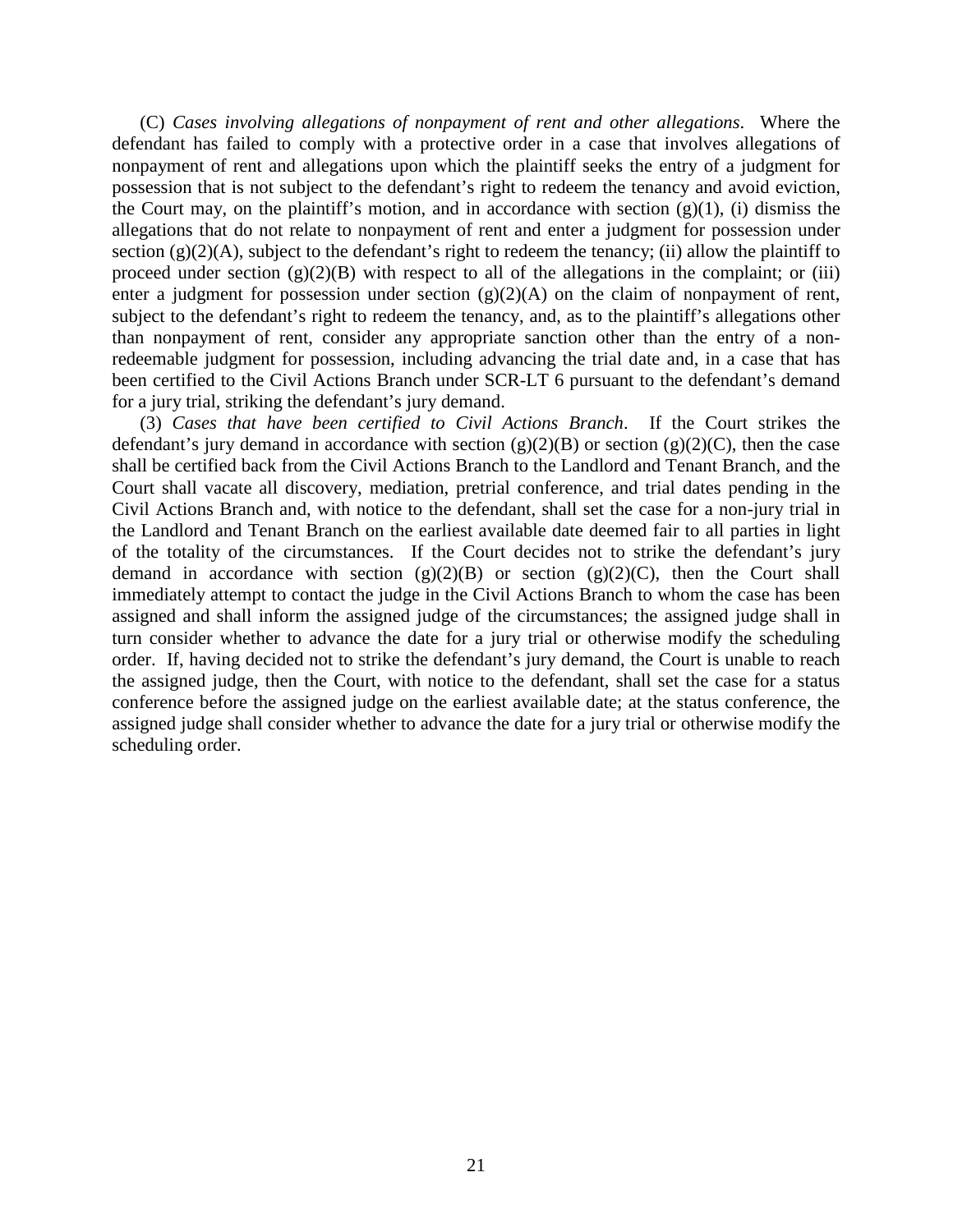# **Rule 13. Motions**

**(a) In General.** When motion depends on facts not apparent in the record, the motion must be in writing and must contain a memorandum of points and authorities setting forth the facts on which the motion is based. The movant may support the motion with affidavits or other forms of sworn testimony, and the court may require the submission of such evidence.

**(b) Motions to be Decided in the Landlord and Tenant Branch.** A motion to be decided in the Landlord and Tenant Branch must be served and filed as follows:

(1) *Obtaining a Hearing Date.* Before serving or filing the motion, the movant must contact the Landlord and Tenant Clerk in person or by telephone or electronic mail and obtain a hearing date that is not earlier than the earliest date permitted by section  $(b)(2)$ . The movant then must include the following notice of the date, time, and location of the hearing on the original and each copy of the motion, immediately following the certificate of service: "THIS MOTION HAS BEEN SET FOR HEARING IN THE LANDLORD AND TENANT COURTROOM ON .......... AT .......... I have confirmed this date and time with the Clerk of the Landlord and Tenant Branch."

(2) *Time of Hearing.* A motion for summary judgment filed in accordance with section (d) will be set for hearing not earlier than the 10th calendar day after the day of filing of the motion if served by hand or the 13th calendar day after the day of filing of the motion if served by mail. All other motions will be set for hearing not earlier than the 7th calendar day after the day of filing of the motion if served by hand or the 10th calendar day after the day of filing of the motion if served by mail.

(3) *Service and Filing.* After receiving the assigned hearing date and completing the notice of hearing required by section  $(b)(1)$ :

(A) Movants represented by counsel. A movant represented by counsel must serve the motion in accordance with SCR Civ. 5. Once service of the motion has been completed, the original motion with a completed certificate of service must be filed.

(B) Movants not represented by counsel. A movant not represented by counsel must choose one of the following methods to serve and file a motion:

(i) Service by the Clerk. The movant must file the original motion and a copy for each of the other parties. The Clerk will serve a copy of the motion on each of the other parties and will note the date and method of service on the docket.

(ii) Service by the party by hand. Before filing the motion, the movant must serve a copy of the motion, with a completed notice of hearing, on each of the other parties by hand-delivery. If another party is represented by counsel, then service must be on the other party's counsel; if another party is not represented by counsel, then service must be on the other party directly. Once service by handdelivery on all other parties has been completed, the movant must file the original motion, including a completed certificate of service as to all other parties.

(4) *Parties Opposing Motions.* A party intending to oppose a motion must attend the hearing on the motion, either personally or through counsel. Such a party also may file a memorandum of opposing points and authorities before the time set for hearing, although the filing of a memorandum of opposing points and authorities does not excuse the party's attendance at the hearing on the motion.

# **(c) Motions not to be Automatically Scheduled for Hearings in the Landlord and Tenant Branch.**

(1) *Service and Filing.* A motion to be heard by a judge in the Civil Actions Branch pursuant to SCR-LT 13-I must be served and filed in accordance with section (b)(3) but should not include a notice of hearing.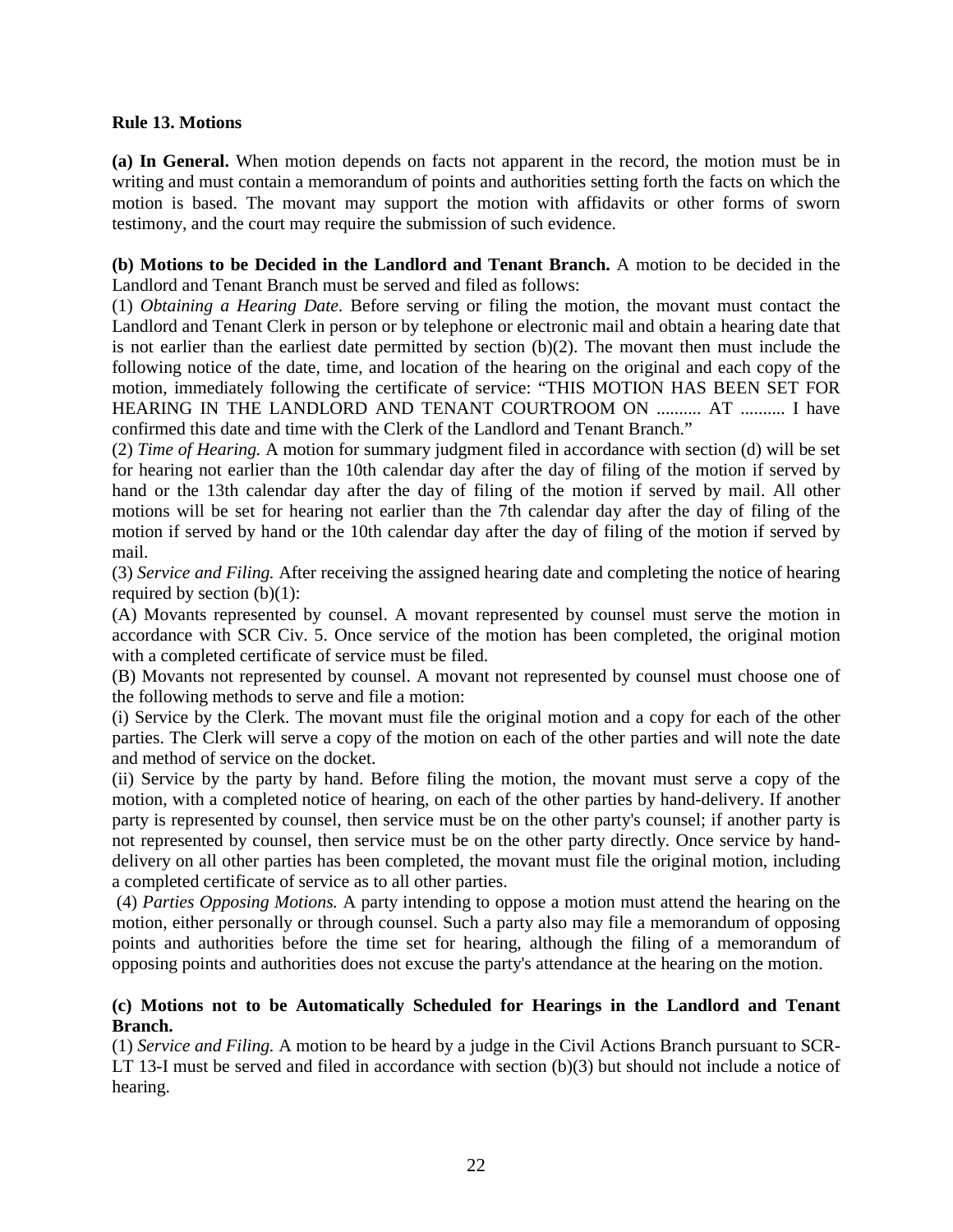(2) *Motions to Alter, Amend, or for Relief from a Ruling or Sanction.* A motion to alter, amend, or for relief from a ruling or sanction must be served and filed in accordance with section (b)(3) but should not include a notice of hearing. A motion to alter, amend, or for relief from a ruling or sanction entered by a judge in the Landlord and Tenant Branch must, whenever practicable, be decided by the same judge who issued the ruling or sanction, and the motion must include that judge's name in the caption immediately below the case number.

(3) *Parties Opposing Motions.* A party opposing a motion not scheduled for a hearing before the judge sitting in the Landlord and Tenant Branch may file a statement of opposing points and authorities within 14 days after service of the motion as calculated by SCR Civ. 6 or such further time as the court may grant.

(4) *Oral Hearings.* Any party may request an oral hearing on a motion filed pursuant to this section by stating at the bottom of the party's motion or opposition, above the party's signature, "Oral Hearing Requested". If the judge decides to hold a hearing on the motion, the judge must give all parties appropriate notice of the hearing and may specify the matters to be addressed at the hearing. Regardless of whether the judge holds a hearing on the motion, the judge must decide the motion on the merits and may not grant a motion to which the opposing party has not consented until a statement of opposing points and authorities has been filed or the time period set forth in section  $(c)(3)$  has expired.

**(d) Summary Judgment.** Any party seeking to recover upon or defend against a claim or counterclaim may, at any time after the appearance date indicated in the summons, move with or without supporting affidavits for summary judgment on all or any part of the claim or counterclaim in accordance with CR Civ. 12-I(k) and 56. Oppositions to motions for summary judgment must be presented as follows:

(1) *Motions to be Decided in the Landlord and Tenant Branch*. A party intending to oppose a motion for summary judgment to be decided in the Landlord and Tenant Branch must attend the hearing scheduled pursuant to section (b)(2) and must set forth specific facts showing the existence of a genuine issue for trial by either (A) filing a written opposition in accordance with SCR Civ. 12-I(k) and 56; or (B) presenting live testimony or producing affidavits or other admissible evidence at the hearing. Except where it would prejudice a party's ability to oppose the motion on the merits, the court may require the filing of a written opposition in accordance with SCR Civ. 12-I(k) and 56 instead of the presentation of live testimony or other admissible evidence.

(2) *Motions to be Decided in the Civil Actions Branch.* A party intending to oppose a motion for summary judgment to be decided by a judge in the Civil Actions Branch pursuant to SCR-LT 13-I must file a written opposition in accordance with SCR Civ. 12-I(k) and 56. Any party may request a hearing on such a motion by stating at the bottom of the party's motion or opposition, above the party's signature, "Oral Hearing Requested." If the judge decides to hold a hearing on the motion, the judge must give all parties appropriate notice of the hearing and may specify the matters to be addressed at the hearing. Regardless of whether the judge holds a hearing on the motion, the judge must decide the motion on the merits and may not grant a motion to which the opposing party has not consented until a statement of opposing points and authorities has been filed or the time period set forth in section  $(c)(3)$  has expired.

**(e) Assignment of Motions by the Presiding Judge.** Any judge sitting in the Landlord and Tenant Branch may retain a particular motion for decision by notifying the parties and causing a notation to be made in the docket. In addition, the Presiding Judge of the Civil Division may assign any motion arising in the Landlord and Tenant Branch to a particular judge for decision by that judge.

**COMMENT**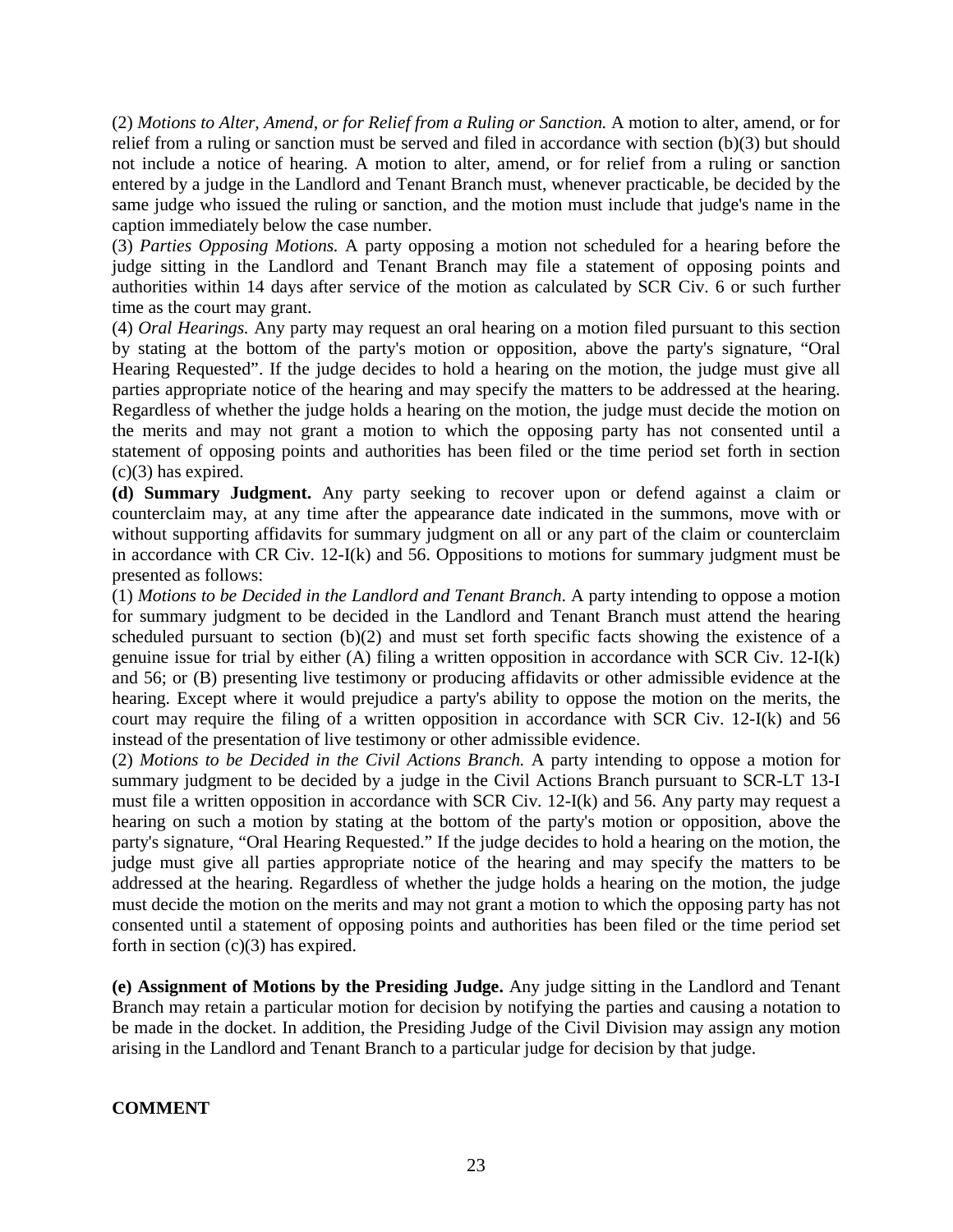"In matters involving pleadings, service of process, and timeliness of filings, pro se litigants are not always held to the same standards as are applied to lawyers. Indeed, the trial court has a responsibility to inform pro se litigants of procedural rules and consequences of noncompliance [including] at least minimal notice ... of pleading requirements. Pro se litigants are allowed more latitude than litigants represented by counsel to correct defects in service of process and pleadings." *Padou v. District of Columbia*, 998 A.2d 286, 292 (D.C. 2010) (citations omitted).

A motion captioned as a "Motion for Reconsideration" is considered under subsection (c)(2) as a motion to alter, amend, or for relief from a ruling or sanction and will be treated as such under this Rule. *See Fleming v. District of Columbia*, 633 A.2d 846, 848 (D.C. 1993); *Wallace v. Warehouse Employees Union #730*, 482 A.2d 801, 804-05 (D.C. 1984).

"The trial court is not free to treat as conceded an unopposed motion for summary judgment" filed under section (d). *Milton Props., Inc. v. Newby*, 456 A.2d 349, 354 (D.C. 1983). "Even if an unopposed motion for summary judgment is deemed to establish that no genuine issue of material fact exists, the court must still review the pleadings and other papers to determine whether the moving party is legally entitled to judgment." *Id.*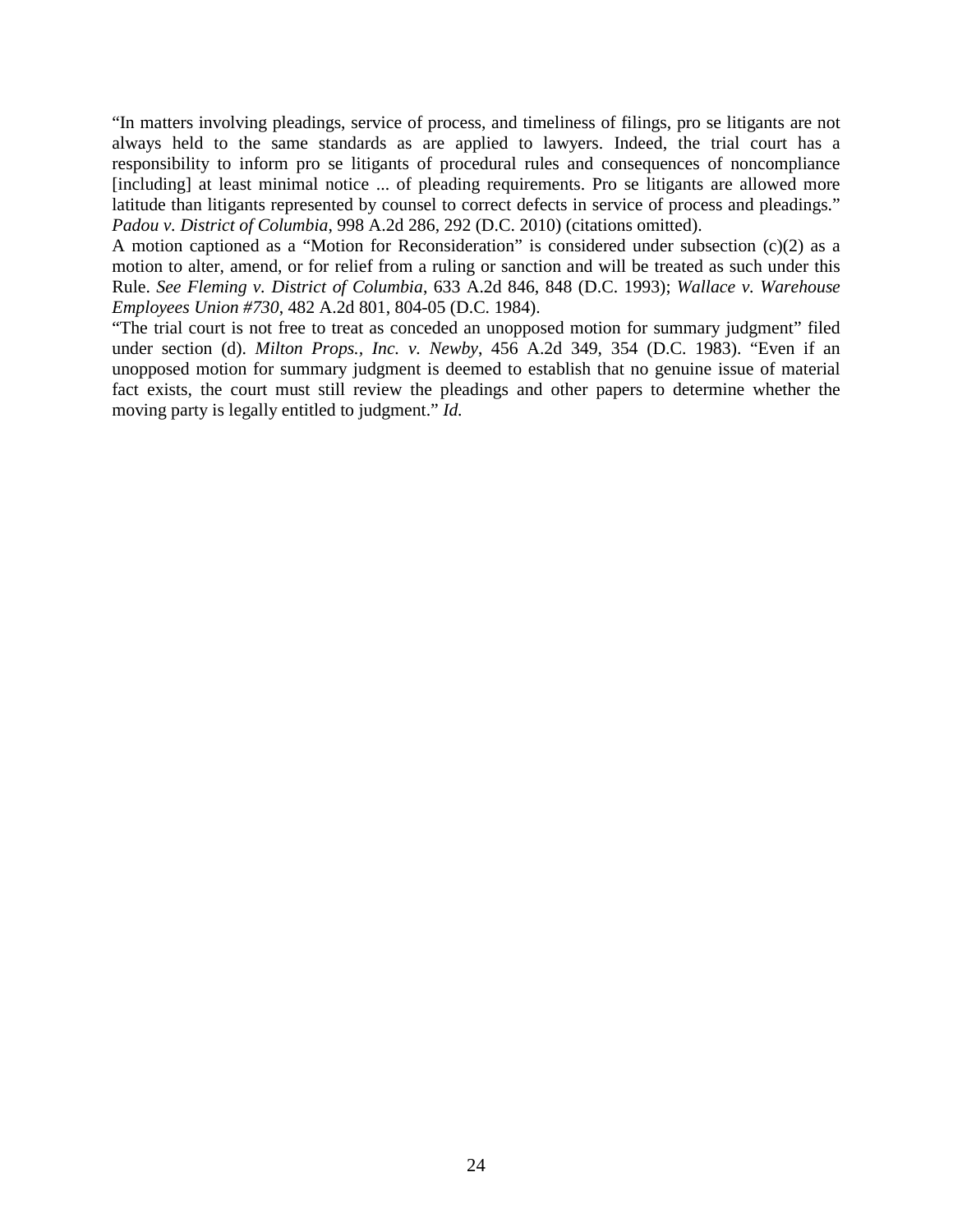# **Rule 13-I. Motions in Cases Certified to Civil Actions Branch**

**(a) Motions to be Decided by the Assigned Judge.** The judge to whom a case has been assigned for a jury trial pursuant to SCR-LT 6 will determine the following motions in accordance with the Superior Court Rules of Civil Procedure, the general order, and any applicable calendar orders:

(1) motions to dismiss or for judgment on the pleadings;

(2) motions concerning discovery;

(3) motions for summary judgment under SCR Civ. 56;

(4) motions concerning the conduct of the trial (e.g., motions in limine to exclude or receive evidence);

(5) motions to amend the pleadings;

(6) motions filed pursuant to SCR Civ. 17-25;

(7) motions to continue trial or any other hearing scheduled before the assigned judge;

(8) motions relating to the entry and withdrawal of counsel;

(9) motions for recusal of the assigned judge;

(10) motions to consolidate or sever;

(11) motions relating to any subject that are filed during trial or so close to trial that a hearing cannot be scheduled in the Landlord and Tenant Branch before the trial date;

(12) post-trial motions concerning the conduct or outcome of the trial or an appeal of the judgment;

(13) motions to vacate dismissals, defaults, or default judgments entered by the assigned judge;

(14) motions to alter, amend, or for relief from, an order issued by the assigned judge; and

(15) motions for enlargement of time to file any motion, opposition, or other paper that will be determined by the assigned judge in accordance with paragraphs (1)-(14) of this section.

**(b) Parties Opposing Motions.** Any party opposing a motion filed pursuant to section (a) may serve and file a statement of opposing points and authorities within 14 days after service of the motion upon the party as calculated by SCR Civ. 6 or such further time as the assigned judge may grant.

**(c) Oral Hearings.** Any party may request an oral hearing on a motion filed pursuant to section (a) by stating at the bottom of the party's motion or opposition, above the party's signature, "Oral Hearing Requested". If the assigned judge decides to hold a hearing on the motion, that judge will give to all parties appropriate notice of the hearing and may specify the matters to be addressed at the hearing. Regardless of whether the judge holds a hearing on the motion, the judge must decide the motion on the merits and may not grant a motion to which the opposing party has not consented until a statement of opposing points and authorities has been filed or the time period set forth in section (b) has expired.

**(d) Motions to be Decided in the Landlord and Tenant Branch.** Except as provided in subsection (a)(11), the following motions will be heard and decided by the judge sitting in the Landlord and Tenant Branch pursuant to the rules of that Branch:

(1) motions relating to a protective order;

(2) motions for an administrative stay of the proceedings;

(3) motions for a temporary restraining order or preliminary injunction;

(4) motions to enforce a settlement agreement or consent judgment, unless otherwise specified by the Court in the agreement; and

(5) post-trial motions not concerning the conduct or outcome of the trial or an appeal of the judgment.

**(e) Motions to Alter, Amend, or for Relief from Rulings or Sanctions Entered in the Landlord**  and Tenant Branch. A motion to alter, amend, or for relief from a ruling or sanction entered by a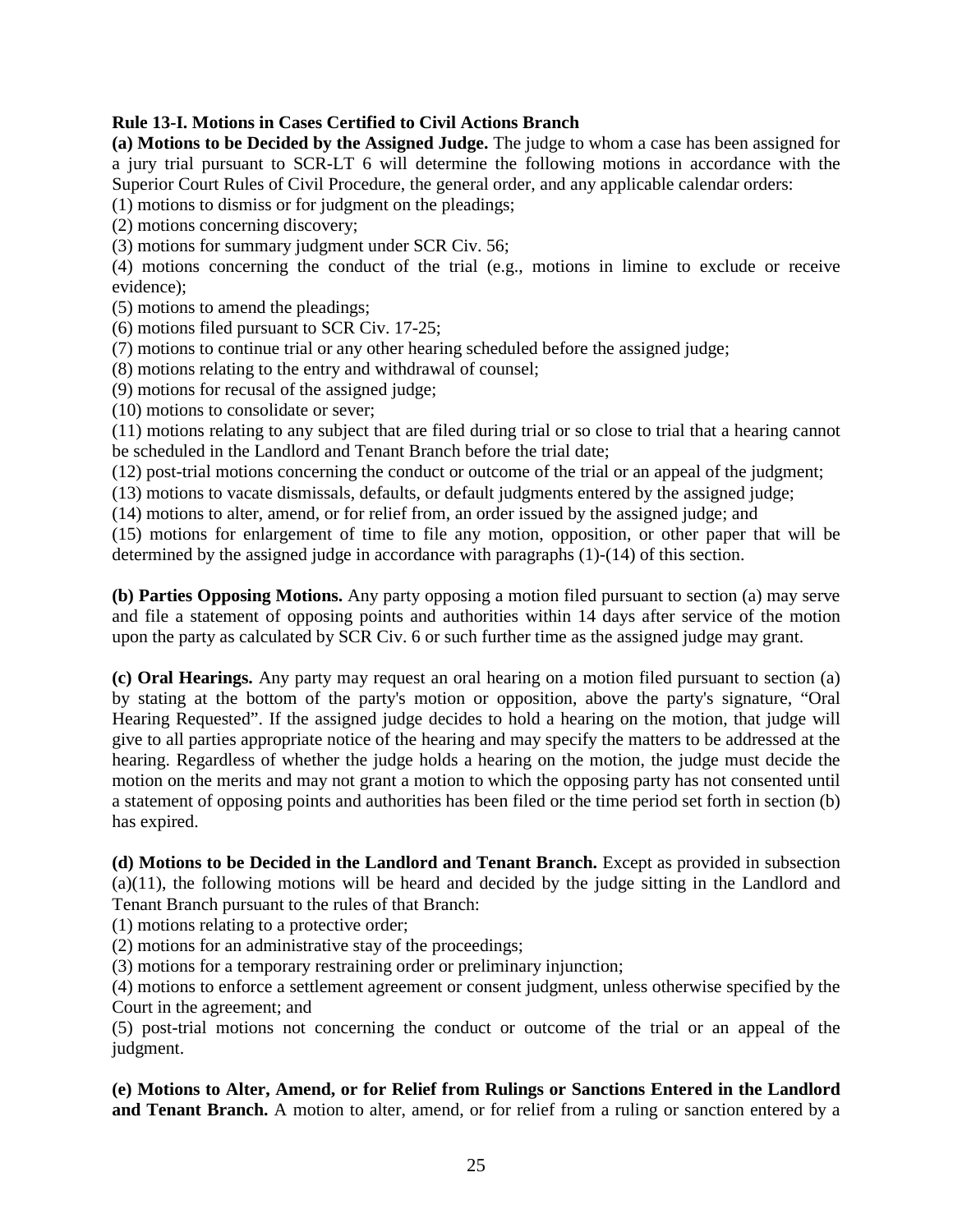judge sitting in the Landlord and Tenant Branch will be decided by that judge whenever practicable. Such a motion must include the judge's name in the caption below the case number. A party opposing the motion may file a statement of opposing points and authorities within 14 days after service of the motion as calculated by SCR Civ. 6 or such further time as the court may grant. A hearing on the motion will not automatically be set, but a hearing may be requested or held in accordance with SCR-LT 13(c)(4).

**(f) All other Motions.** Except as provided in subsection (a)(11), all other motions will be heard and decided by the judge sitting in the Landlord and Tenant Branch pursuant to the rules of that Branch, except that the Presiding Judge of the Civil Division has the discretion to certify any other motion not listed in section (a) to the assigned judge.

# **COMMENT**

A motion captioned as a "Motion for Reconsideration" is considered under sections (a)(14) and (e) as a motion to alter, amend, or for relief from a ruling or sanction and will be treated as such under this Rule. *See Fleming v. District of Columbia*, 633 A.2d 846, 848 (D.C. 1993); *Wallace v. Warehouse Employees Union #730*, 482 A.2d 801, 804-05 (D.C. 1984).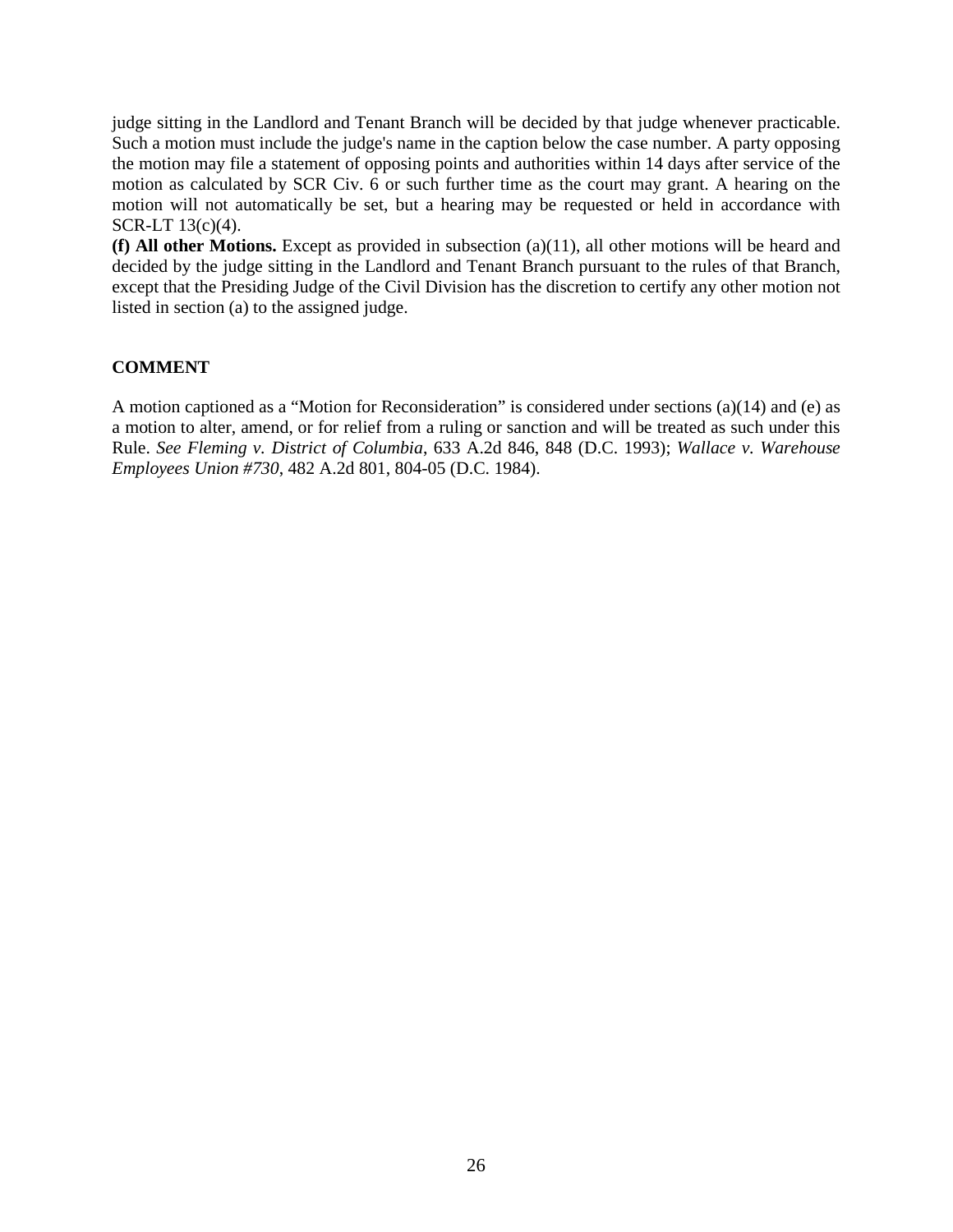# **Rule 14. Entry of judgment.**

(a) A judgment for possession may be entered:

(1) by the Clerk in favor of the plaintiff if the defendant fails to appear at the 9:00 a.m. roll call and the plaintiff files an affidavit a Form CA 114 satisfying the Servicemembers Civil Relief Act (2003) (50 U.S.C. app. § 501 et seq.) indicating the defendant is not in the military service as defined by the Act, unless the presentation of ex parte proof is required.

(2) by the Interview and Judgment Clerk by consent in the case of a consent judgment executed in accordance with Rule 11-I;

(3) by the Court;

(A) upon the defendant's confession of liability before the Court; or

(B) upon the defendant's failure to pay a protective order; or

(C) upon the entry of summary judgment; or

(D) in accordance with D.C. Code § 16-1501 in a trial proceeding; or

(E) when ex parte proof is required, upon the presentation of ex parte proof and the filing of a Form CA 114 satisfying the Servicemembers Civil Relief Act (2003) (50 U.S.C. App. § 501 et seq.) indicating the defendant is not in the military service as defined by the Act.

(b) Summary judgment may be entered in favor of the plaintiff or defendant on the issue of possession.

(c) A money judgment may be entered:

(1) in favor of the plaintiff, upon default by the defendant, when the plaintiff has prayed for such relief in the complaint, obtained personal service, and filed a Form CA 114 satisfying the Servicemembers Civil Relief Act (2003) (50 U.S.C. App. § 501 et seq.) indicating the defendant is not in the military service as defined by the Act. A money judgment entered based upon the defendant's default shall be limited to the amount sued for in the complaint.

(2) in favor of the prevailing party in accordance with Rule 3 or 5(b), at the conclusion of a trial or other hearing to the extent of the total amount proven; or

(3) by consent of the parties.

(d) Additional relief may be entered:

(1) by consent of the parties; or

(2) in favor of either party, by the Court at the conclusion of a trial or a hearing.

#### **COMMENT**

This rule clarifies the situations when the prevailing party is entitled to the entry of a money judgment and/or to the entry of a judgment for possession. This rule does not change the Court's authority to fashion appropriate relief for a prevailing party.

This rule is procedural only and is not intended to modify any case law or statutory provisions.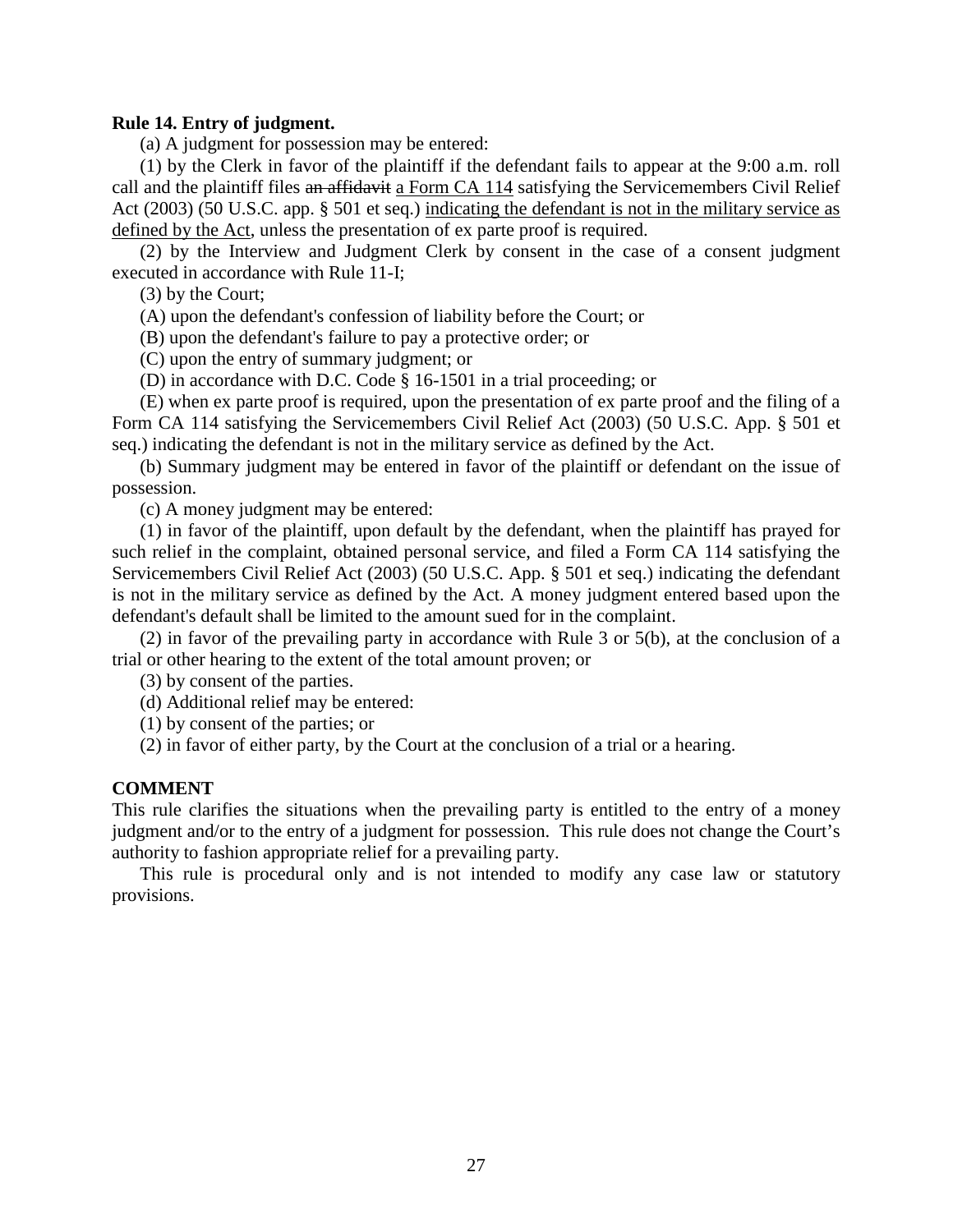## **Rule 14-I. Dismissal for failure to prosecute.**

The Clerk shall dismiss the complaint without prejudice if, within 90 days of the entry of a default, the plaintiff fails to file a Form CA 114 in compliance with the Servicemembers Civil Relief Act (2003) (50 U.S.C. App. § 501 et seq.) or to request an opportunity to present ex parte proof, when such proof is required. The Clerk shall mail written notice of the dismissal to all parties. This rule shall apply to any complaint or counterclaim on which a default has been entered.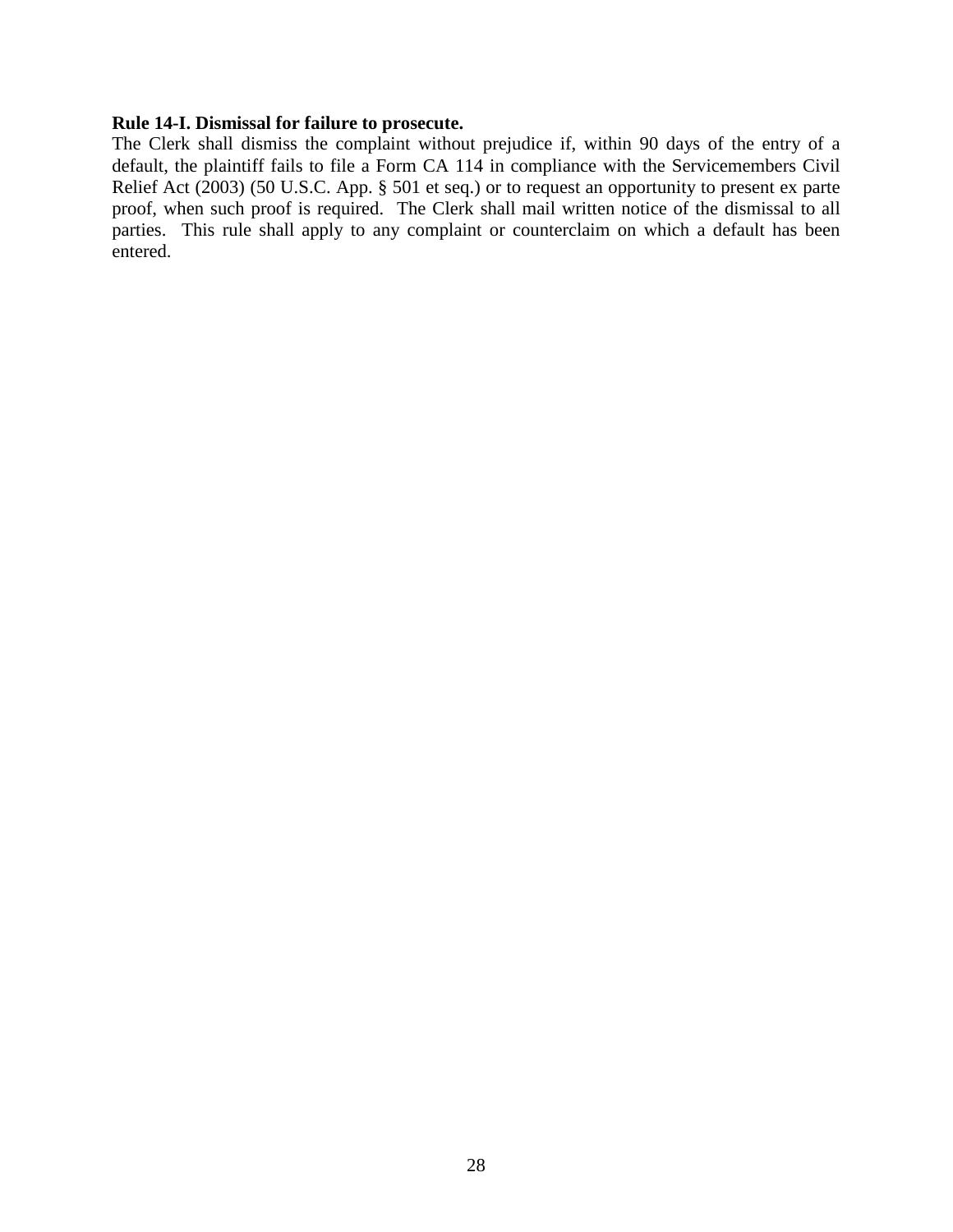#### **Rule 14-II. Redemption of tenancy.**

(a) In any case in which the Court, following a trial on the merits, has entered a judgment for possession in favor of the plaintiff based upon the defendant's nonpayment of rent, the Court shall determine and, in the presence of the parties, shall state on the record the amount of money that the defendant must pay to the plaintiff, as of that time, to redeem the tenancy and avoid eviction. The Court shall advise the parties that the amount of money that the defendant must pay to avoid eviction will increase as additional rents become due and, if applicable, as the plaintiff incurs additional court costs.

(b) In any other case in which a judgment for possession is entered in favor of the plaintiff based upon the defendant's nonpayment of rent, the Court may, at any time at or after the entry of judgment, determine and, in the presence of the parties, state on the record the amount of money that the defendant must pay to the plaintiff, as of that time, to redeem the tenancy and avoid eviction. The Court shall advise the parties that the amount of money that the defendant must pay to avoid eviction will increase as additional rents become due and, if applicable, as the plaintiff incurs additional court costs.

(c) In any case in which a default against a defendant has been entered pursuant to Rule 11 or a judgment for possession has been entered in favor of the plaintiff based upon the defendant's nonpayment of rent and in which the Court has not set the redemption amount on the record pursuant to section (a) or (b), the plaintiff, unless the Court rules otherwise, shall file a Notice to Tenant of Payment Required to Avoid Eviction, in the form prescribed in Landlord and Tenant Form 6, within five days, excluding Saturdays, Sundays, and legal holidays, of the date on which the default or judgment was entered. However, if a judgment has been stayed pursuant to a consent judgment agreement or otherwise, the five-day period for the filing of a Notice to Tenant of Payment Required to Avoid Eviction shall not begin to run until the stay has been lifted. The Clerk shall promptly mail a copy of the Notice to Tenant of Payment Required to Avoid Eviction to the defendant and shall make an entry in the record indicating the date and time of mailing.

(d) A plaintiff who fails to file a Notice to Tenant of Payment Required to Avoid Eviction within five days of the entry of a default or judgment for possession against a defendant shall not be permitted to file the notice late except with leave of Court after a hearing. A plaintiff who wishes to file such notice late shall file an Application seeking leave of Court. The plaintiff shall attach to the Application a copy of the Notice and an affidavit by the plaintiff justifying a finding of excusable neglect or good cause. The Application also shall inform the defendant of the hearing date and the defendant's opportunity to be heard on the Application. A copy of the Application, Notice, and affidavit shall be served on the defendant. The hearing shall be set by the plaintiff for no earlier than the fifth day after service on the defendant of the Application, Notice, and affidavit, whether service is by hand or by mail. At the hearing, the judge shall determine whether the plaintiff has established that the failure to file the Notice timely was due to the plaintiff's excusable neglect or that there is otherwise good cause why the plaintiff should be permitted to file the Notice late.

(e) A defendant who wishes to challenge the redemption amount set forth in a Notice to Tenant of Payment Required to Avoid Eviction that has been filed by the plaintiff may file an Application to Reduce Payment Required to Avoid Eviction, in the form prescribed in Landlord and Tenant Form 7. The defendant shall serve the Application to Reduce Payment Required to Avoid Eviction upon the plaintiff and shall set the application for a hearing not less than five days after service of the application on the plaintiff, whether service is by hand or by mail. However, if the defendant also has filed an application for a stay of execution of a writ of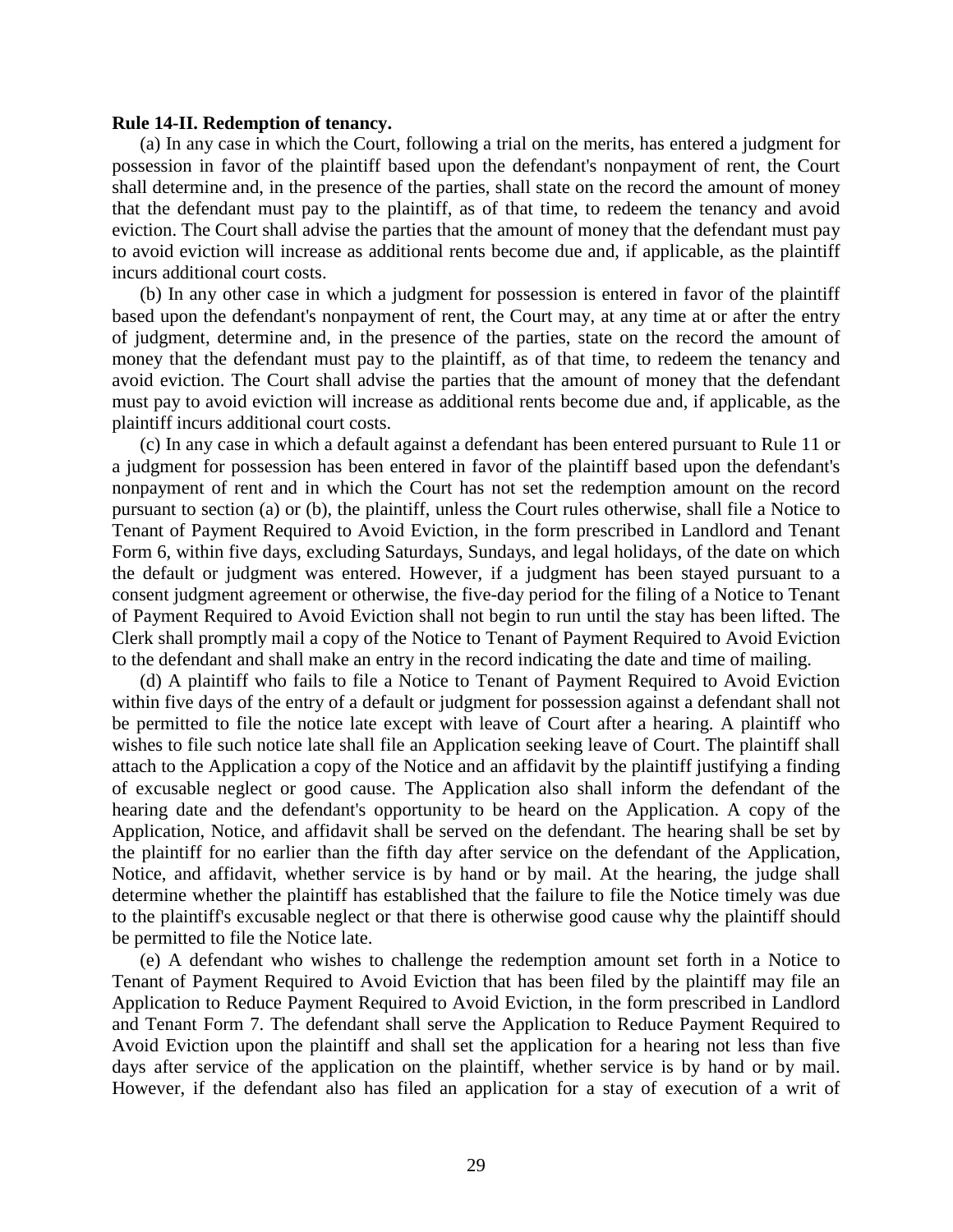restitution pursuant to Rule 16(c), the defendant's Application to Reduce Payment Required to Avoid Eviction may be heard together with the application for a stay of execution.

(f) A judgment for possession entered in favor of the plaintiff based upon the defendant's nonpayment of rent shall be stayed permanently in any case in which the defendant, prior to the completion of an eviction, has paid to the plaintiff the full amount of money necessary to redeem the tenancy and avoid eviction.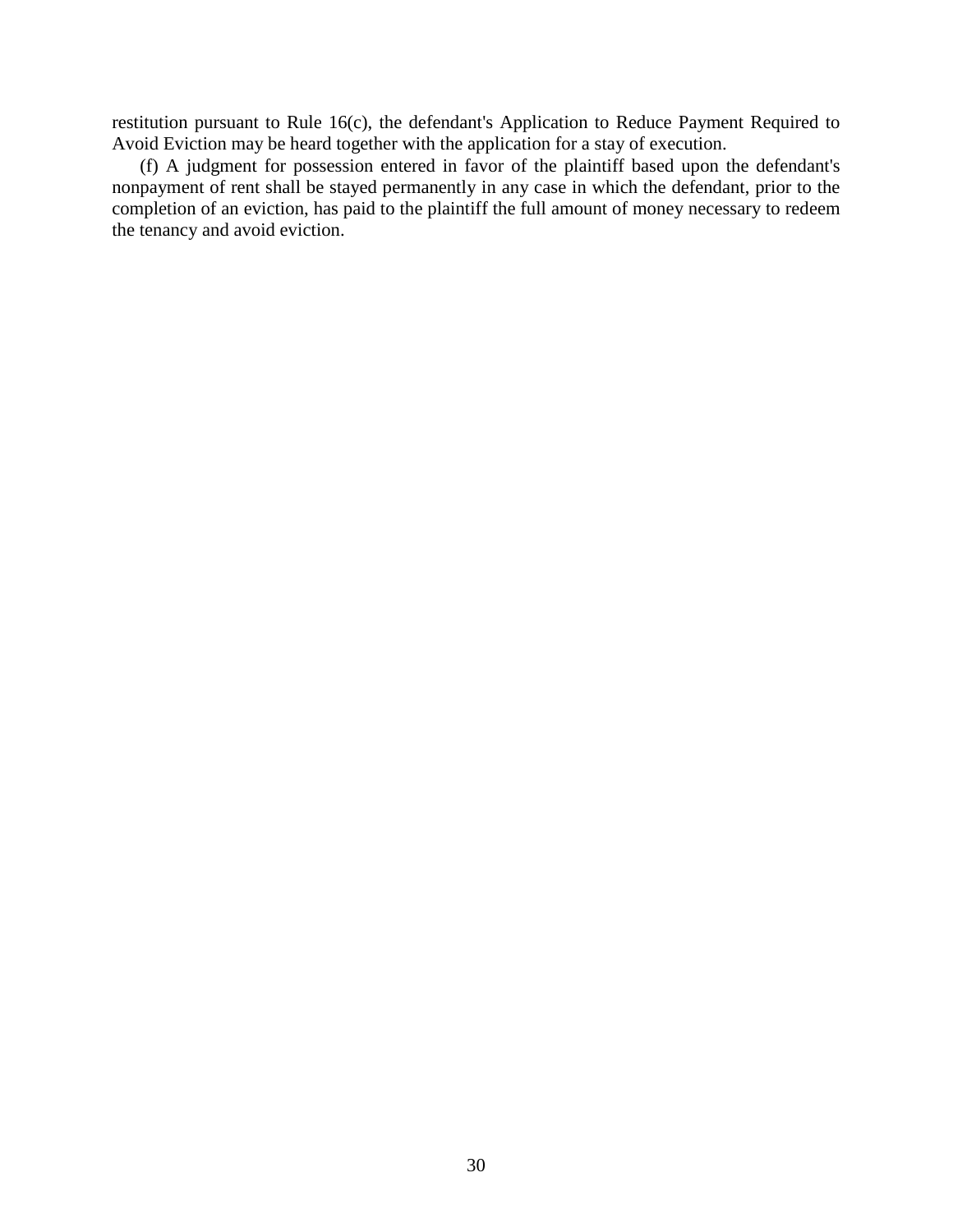# **Rule 15. Fees and costs.**

(a) *Fees*. Fees must be in accordance with the schedule set out in Civil Rule 202.

(b) *Costs*. On entry of judgment, the prevailing party must be awarded, as a matter of course, all taxable costs in the action including the filing fee, notary fee, postage, and a maximum of \$10.00 per defendant to cover the costs incurred for service by a special process server. Notwithstanding Civil Rule 54(d), any court filing fee and U.S. Marshals Service administrative fee for any writ of restitution, including alias writs, must be awarded as a cost without further action by the court. Any other fee associated with any writ of restitution must be awarded as a cost if the United States Marshals Service appears on the premises to execute the writ, regardless of whether the writ is executed. The clerk must tax costs on the filing of the writ of restitution pursuant to Rule 16(a) and payment of the required fees. Other costs may, in the court's discretion, be awarded to the prevailing party or any other party, as appropriate, and costs may be awarded so as to discourage the filing of frivolous, vexatious, or premature actions or defenses.

#### **COMMENT**

The fee for a writ of restitution includes a filing fee charged by the court, and an administrative fee and an execution fee charged by the U.S. Marshals Service. The court's filing fee and U.S. Marshals Service's administrative fee are awarded as costs upon payment by the plaintiff to the clerk. The execution fee must be paid by the plaintiff to the court upon filing of a writ of restitution, but is awarded as a cost only if charged by the U.S. Marshals Service.

In many instances, the plaintiff does not seek to schedule an eviction after a judgment for possession is obtained because the tenant redeems the tenancy, or vacates the premises, or for other reasons. If the U.S. Marshals Service does not appear on the premises to conduct an eviction, then the U.S. Marshals Service generally does not charge the execution fee and the court returns the fee to the plaintiff. The fee is returned approximately 90 days after the writ of restitution expires or is quashed, including any alias or reissued writ, or earlier if the plaintiff files a praecipe stating that the plaintiff will not be seeking re-issuance of the writ. In some instances, the U.S. Marshals Service may appear on the premises to supervise an eviction that does not take place, for example, because the writ of restitution is quashed or stayed before the eviction is concluded. In those circumstances, as well as in circumstances where the writ is executed, the U.S. Marshals Service does charge the execution fee, and that fee therefore is taxable as a cost.

In the past, the court has required the defendant to include the execution fee in the amount required to redeem the tenancy. Based on the amended rule, the execution fee will be required as part of the amount the tenant must pay to redeem the tenancy only if the redemption is taking place when the U.S. Marshals Service has appeared on the premises to execute the writ.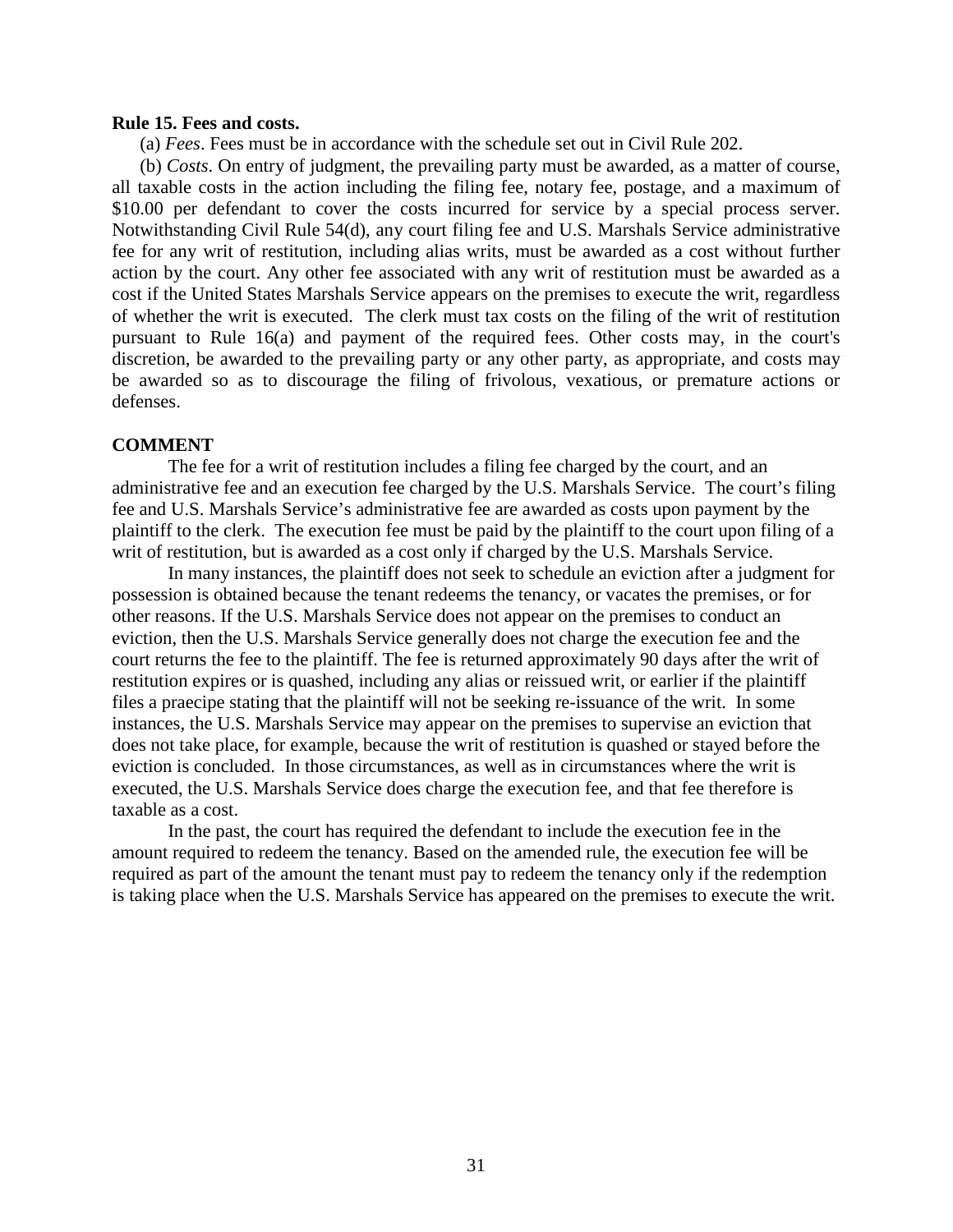#### **Rule 16. Execution.**

(a) *Issuance of the writ.*(1) No writ of restitution may issue in a case in which a judgment for possession has been entered in favor of the plaintiff based upon the defendant's nonpayment of rent until (A) the Court has set a redemption amount on the record in the presence of the parties or the plaintiff has filed a Notice to Tenant of Payment Required to Avoid Eviction pursuant to Rule 14-II, and (B) the expiration of two days after the entry of (i) a default judgment entered pursuant to Rule 11 or (ii) a judgment entered pursuant to Rule 11-I or 14.

(2) No writ of restitution may issue in any other case until the expiration of two days after the entry of (A) a default judgment entered pursuant to Rule 11 or (B) a judgment entered pursuant to Rule 11-I or 14. A prepared writ of restitution and the United States Marshal's 3-day notice to tenant shall be filed with the Clerk at the time that said writ is ordered. If alias writs of restitution are ordered, prepared writs and notices shall be filed with the Clerk. The Clerk shall deliver the original or alias writ and notice to the Marshal, who shall mail all such notices to the tenants before executing the original or alias writs. A writ of restitution shall be valid for a period of 75 days.

(b) *Stay of execution*.In its discretion and upon the posting of a bond or on such other conditions for the security of the adverse party as are proper, the Court may stay the execution of judgment in a Landlord and Tenant action pending the disposition of any motion made pursuant to Superior Court Rules of Civil Procedure 50, 52(b), or 59 or any appeal of the judgment, provided that any such motion or notice of appeal is filed within 3 days of the date of judgment.

(c) *Motion for stay of execution*.A party may seek a stay of execution of a writ of restitution by either oral or written motion. Said motion shall include a statement that the adverse party has been notified and has been given an opportunity to appear. Prior to a hearing on movant's request for a stay, the Court shall inquire of the Clerk's office when the defendant is pro se or of counsel when movant is represented by counsel, whether or not the adverse party has been notified of the movant's intent to appear before the Court on an Application for Stay.

(i) Notice.(A) By counsel.When the movant is represented by counsel, the movant's attorney shall notify the adverse party of the date and time that the Motion for Stay will be presented before the Court.

(B) By Clerk's Office.When the movant is not represented by counsel, the Landlord-Tenant Clerk's Office shall notify the adverse party on the movant's behalf.

(ii) Appearance by adverse party.If the Clerk's Office is notified that the adverse party intends to oppose the request for a stay or if the adverse party cannot be reached, the motion shall be held in abeyance until the adverse party has an opportunity to be heard if the writ of restitution is not capable of being executed. If the writ is capable of being executed, then the Motion may be presented to the Court, which may, in its discretion, impose a stay of execution no greater than three business days unless the adverse party consents to a longer stay, in order to give the adverse party an opportunity to appear before the Court.

(iii) New hearing date.If the Court grants a stay of execution, the Court shall set a date for further hearing on the request. If the adverse party was absent for the Application for Stay, the Clerk's Office shall notify the adverse party by facsimile transmission, mail or telephone of the date so set by the Court.

(d) *Ninety day time limit*.No writ of restitution shall be issued later than (1) 90 days after entry of judgment; or (2) 90 days after entry of default, if a default was taken; or (3) 90 days after vacation of a stay of execution; except by leave of court granted not less than 3 days after service of notice on the defendant in the form set forth in L&T Form 2.